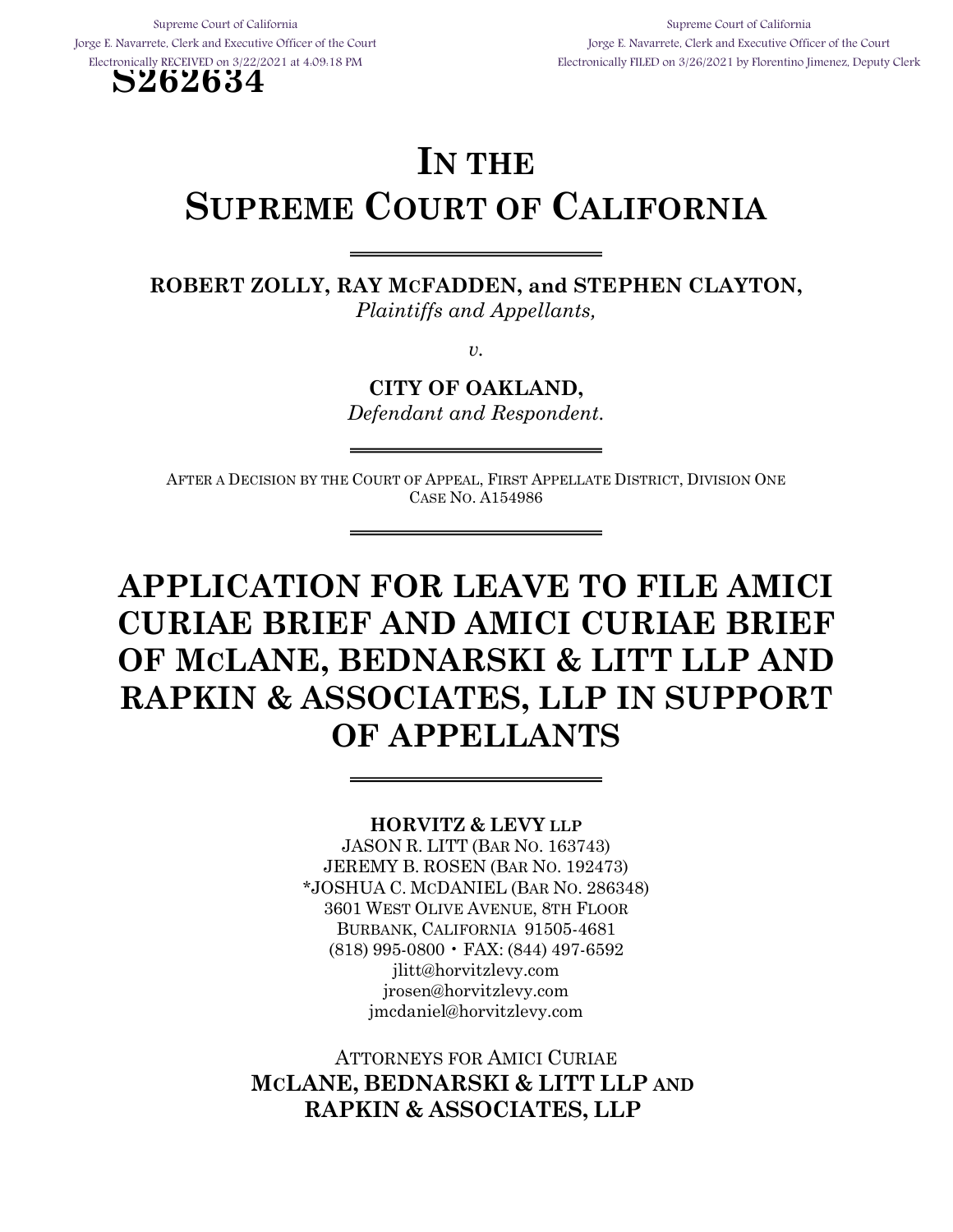# **TABLE OF CONTENTS**

| APPLICATION FOR LEAVE TO FILE AMICI CURIAE BRIEF .6 |                                                                                                                 |                                                                                                                                                |  |
|-----------------------------------------------------|-----------------------------------------------------------------------------------------------------------------|------------------------------------------------------------------------------------------------------------------------------------------------|--|
|                                                     |                                                                                                                 |                                                                                                                                                |  |
|                                                     |                                                                                                                 |                                                                                                                                                |  |
|                                                     |                                                                                                                 |                                                                                                                                                |  |
| Ι.                                                  |                                                                                                                 | Plaintiffs have standing to enforce article XIII C 12                                                                                          |  |
|                                                     | А.                                                                                                              | Plaintiffs have standing because they are real<br>parties in interest and article XIII C does not                                              |  |
|                                                     | <b>B.</b>                                                                                                       | County Inmate conflicts with California law on<br>standing to sue and should be disapproved 16                                                 |  |
| Π.                                                  | A "franchise fee" that exceeds the reasonable value or<br>cost of using government property is a tax subject to |                                                                                                                                                |  |
|                                                     | $\mathbf{A}$ .                                                                                                  | Whether a "fee" is a tax has always depended<br>on whether the fee is reasonably related to the                                                |  |
|                                                     | <b>B.</b>                                                                                                       | Under Proposition 26, franchise fees are invalid<br>at least to the extent they do not bear a<br>reasonable relationship to franchise value 22 |  |
|                                                     | C.                                                                                                              | County Inmate shows the abuse that would<br>follow from holding that a fee labeled a                                                           |  |
| III.                                                |                                                                                                                 | Excessive franchise fees required by local<br>governments as part of an agreement are "imposed"                                                |  |
|                                                     |                                                                                                                 |                                                                                                                                                |  |
|                                                     |                                                                                                                 |                                                                                                                                                |  |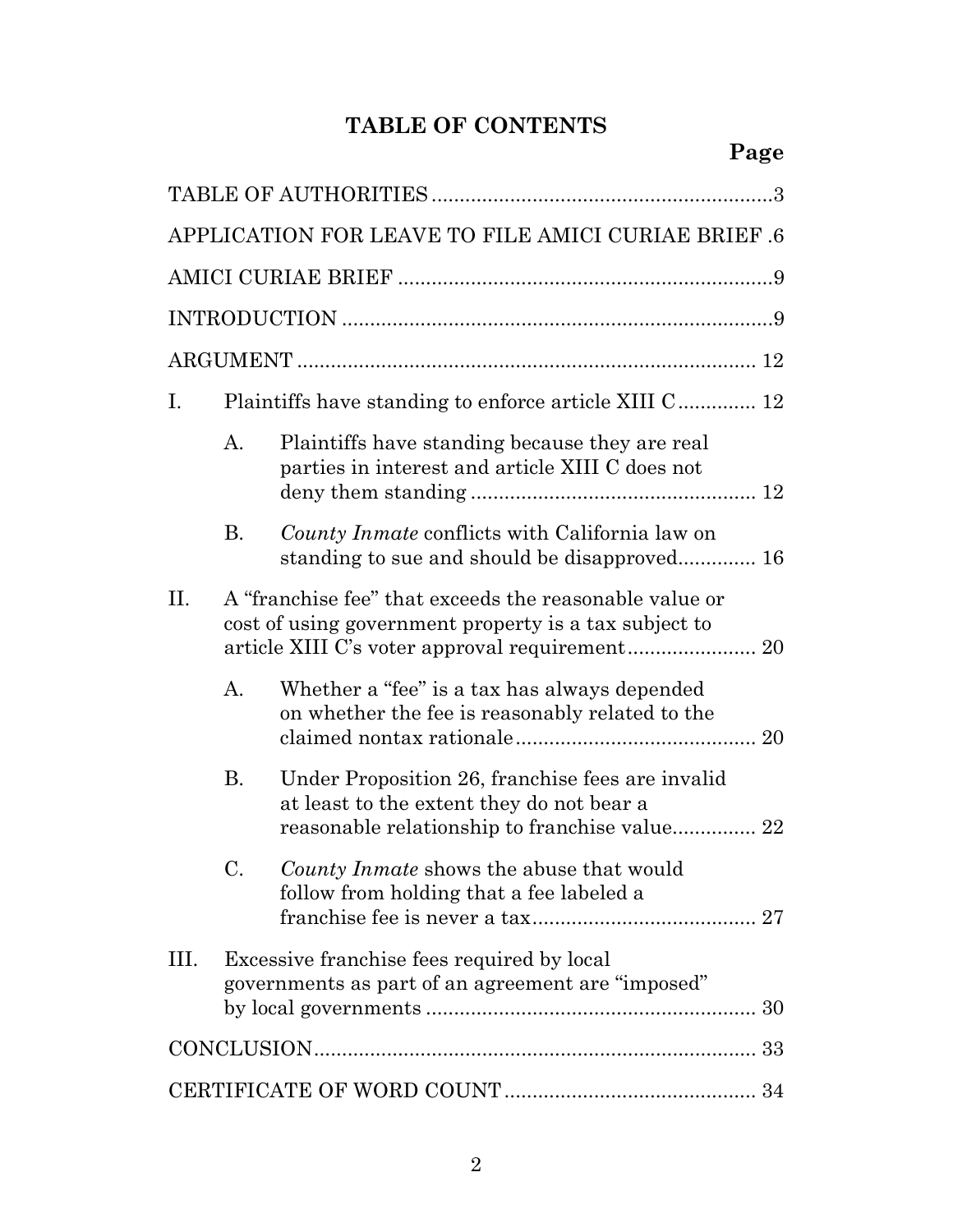# **TABLE OF AUTHORITIES**

## **Cases**

| Andal v. City of Stockton                                         |
|-------------------------------------------------------------------|
| Angelucci v. Century Supper Club                                  |
| Boorstein v. CBS Interactive, Inc.                                |
| California Cannabis Coalition v. City of Upland                   |
| Chiatello v. City and County of San Francisco                     |
| City of San Buenaventura v. United Water<br>Conservation Dist.    |
| County Inmate Telephone Service Cases                             |
| Gowens v. City of Bakersfield                                     |
| Grotenhuis v. County of Santa Barbara                             |
| Howard Jarvis Taxpayers Association v. Bay Area<br>Toll Authority |
| IBM Personal Pension Plan v. City and County of San<br>Francisco  |
| Jacks v. City of Santa Barbara                                    |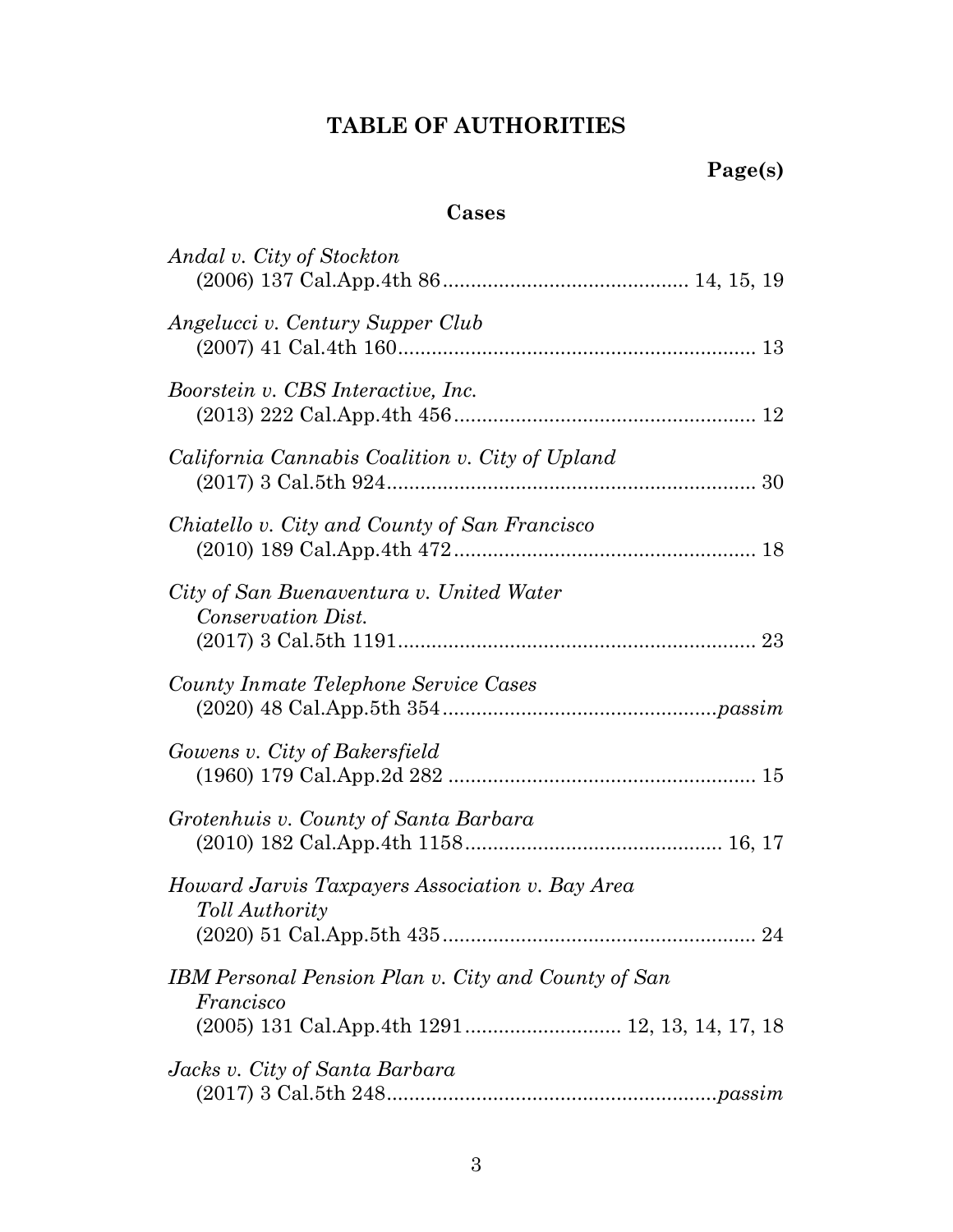| <i>Kwikset Corp. v. Superior Court</i>                  |
|---------------------------------------------------------|
| Loeffler v. Target Corp.                                |
| McClain v. Sav-On Drugs                                 |
| Mills v. County of Trinity                              |
| Sinclair Paint Co. v. State Bd. of Equalization         |
| Sipple v. City of Hayward                               |
| Teal v. Superior Court                                  |
| <i>TracFone Wireless, Inc. v. County of Los Angeles</i> |
| Weatherford v. City of San Rafael                       |
| Zolly v. City of Oakland                                |

# **Constitutions**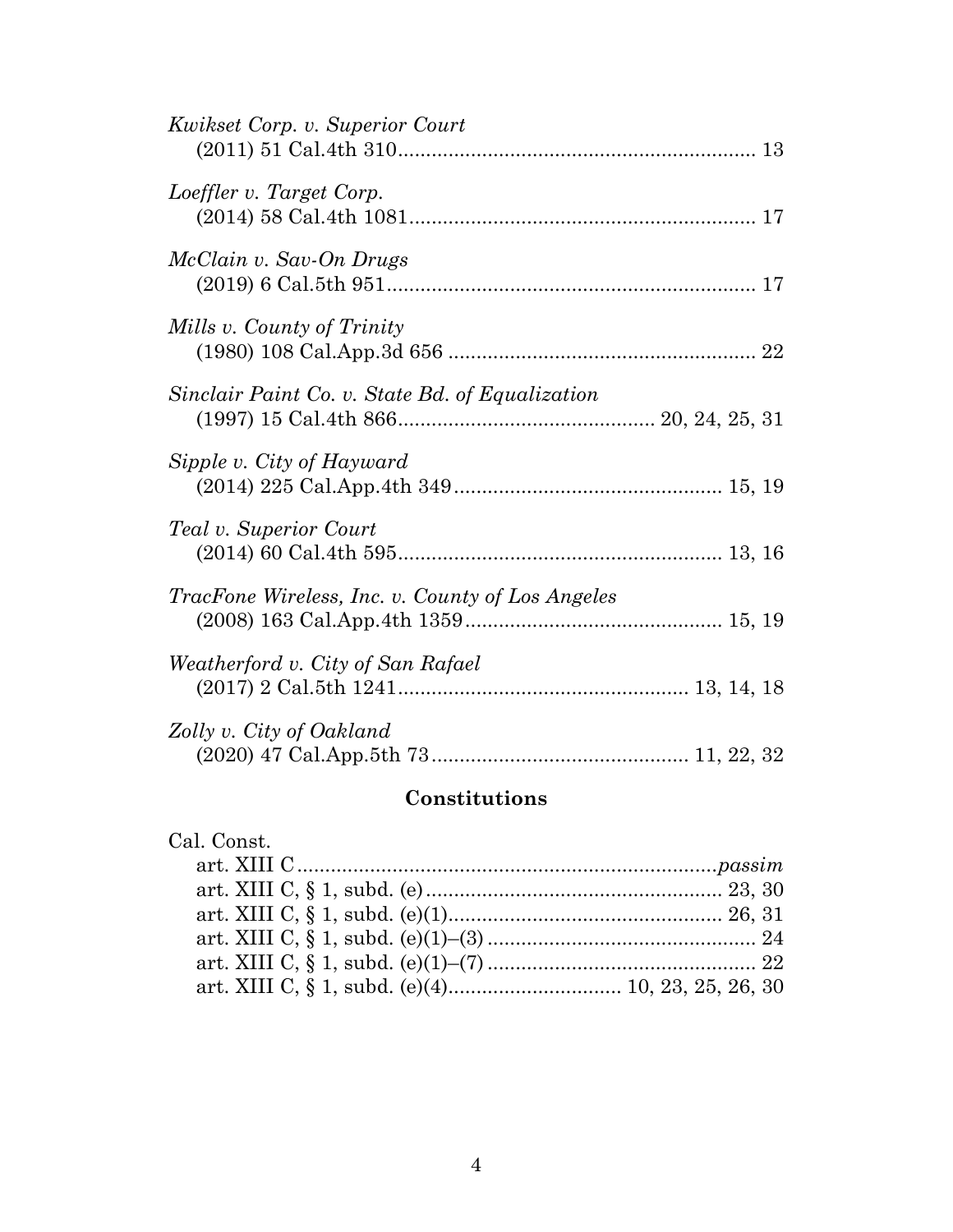## **Statutes**

| Code of Civil Procedure |  |
|-------------------------|--|
|                         |  |
|                         |  |
| Rev. & Tax. Code        |  |
|                         |  |
|                         |  |

# **Rules of Court**

| Cal. Rules of Court |  |
|---------------------|--|
|                     |  |
|                     |  |

# **Miscellaneous**

| Fung, Calling a prison inmate can cost \$54 a pop. The<br>FCC thinks that's way too high (Oct. 22, 2015) | 29 |
|----------------------------------------------------------------------------------------------------------|----|
| Lazarus, Gouging L.A. County inmates with high<br><i>phone fees</i> (Sept. 8, 2014) L.A. Times           | 29 |
| Mai-Duc, FCC to consider limiting costs of prison<br><i>phone calls</i> (Aug. 8, 2013) L.A. Times        | 29 |
| Saavedra, California commission to consider lowering<br>phone rates for jail inmates (Oct. 8, 2020) O.C. | 28 |
| Voter Information Guide, Gen. Elec. (Nov. 2, 2010)                                                       | 22 |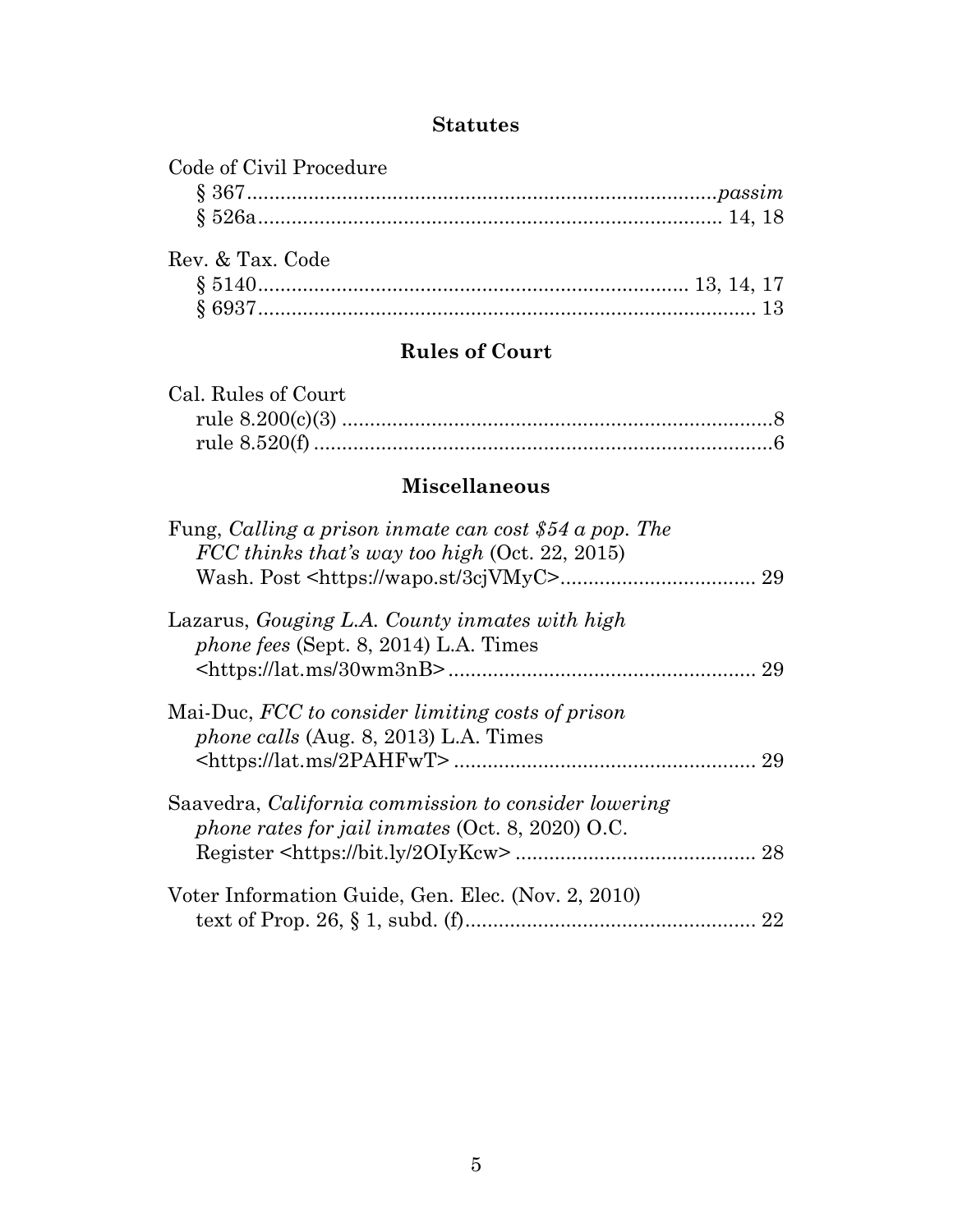## **APPLICATION FOR LEAVE TO FILE AMICI CURIAE BRIEF**

Amici curiae McLane, Bednarski & Litt LLP and Rapkin & Associates, LLP request leave to file the attached amici curiae brief in support of plaintiffs and appellants Robert Zolly, Ray McFadden, and Stephen Clayton. (See Cal. Rules of Court, rule  $8.520(f)$ .)

<span id="page-5-2"></span>Amici are two Los Angeles-based law firms specializing in criminal defense, class actions, and civil rights. Amici's interest in this appeal stems from their representation of jail inmates and their families in litigation challenging nine counties' practice of collecting exorbitant charges for jail telephone calls. Among other claims, amici's clients asserted that the call charges were a tax not approved by voters in violation of article XIII C of the California Constitution.

<span id="page-5-1"></span><span id="page-5-0"></span>Despite agreeing that the charges were "exorbitant" and unrelated "to the cost of the services provided," the Second District Court of Appeal ruled against the plaintiffs on standing grounds. (*County Inmate Telephone Service Cases* (2020) 48 Cal.App.5th 354, 357–358, review denied Aug. 19, 2020, S262577 (*County Inmate*).) The court reasoned that because the plaintiffs did not *directly* pay the excessive charges, but instead paid them through extremely high telephone rates, the tax was not "imposed" on them and they thus had no right to sue.

After the published opinions in *County Inmate* and this case issued, the *County Inmate* plaintiffs and the City of Oakland separately petitioned for review, both raising the conflict between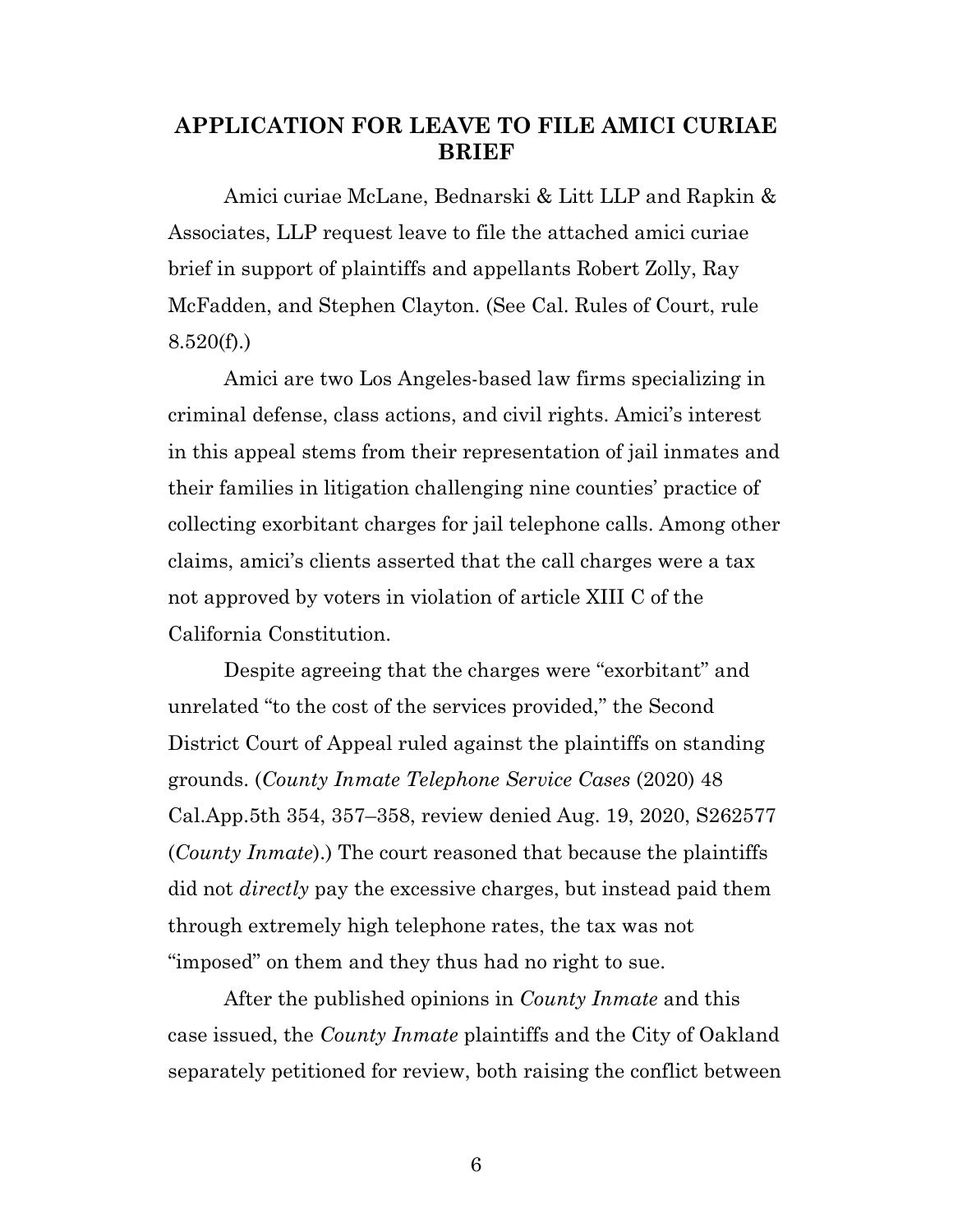the two decisions. But while the Court granted review here, it denied review in *County Inmate* even as a grant and hold.

Despite the denial of review, *County Inmate* is directly at issue in this appeal. Seizing on *County Inmate*'s holding, Oakland now argues that because plaintiffs did not *directly* pay the alleged tax to Oakland, they lack standing to sue.

The proposed brief seeks to assist the Court in several ways. First, amici argue that Oakland's (and *County Inmate*'s) standing analysis misapplies California's framework for determining standing, which gives the right to sue to any real party in interest unless a statute gives that right to someone else. Second, highlighting *County Inmate* as an example of the consequences that would flow from Oakland's position, amici argue that while Proposition 26 confirms a true and reasonable franchise fee is not a tax, a charge does not *constitute* a franchise fee merely because it is labeled one. Third, the brief urges the Court to reject Oakland's narrow interpretation of the word "imposed" in Proposition 26, which not only conflicts with the initiative's text but would give cities and counties an easy path to circumvent voter consent requirements going forward.

Although the Second District's *County Inmate* decision is now final, it still can and should be disapproved. Doing so could open the way for jail inmates and their families throughout the state who struggle to pay exorbitant jail telephone charges to bring new actions and finally have their day in court.

No party or counsel for any party authored any part of the proposed brief. Nor has any person or entity contributed to fund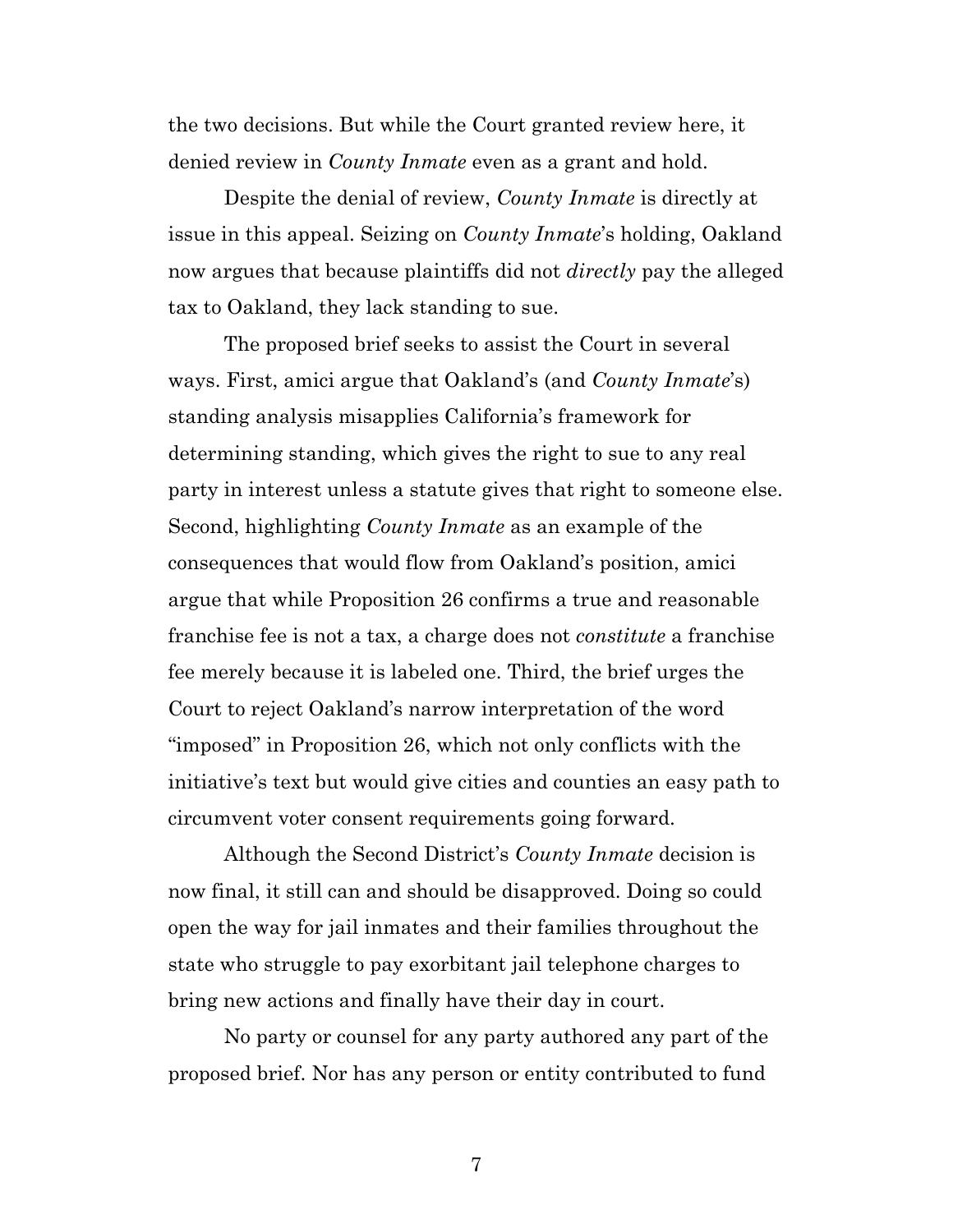the proposed brief's preparation or submission. (See Cal. Rules of Court, rule 8.200(c)(3).)

March 22, 2021 **HORVITZ & LEVY LLP** JASON R. LITT JEREMY B. ROSEN JOSHUA C. MCDANIEL

<span id="page-7-0"></span>By: Joshua C. McDaniel

Attorneys for Amici Curiae **MCLANE, BEDNARSKI & LITT LLP and RAPKIN & ASSOCIATES, LLP**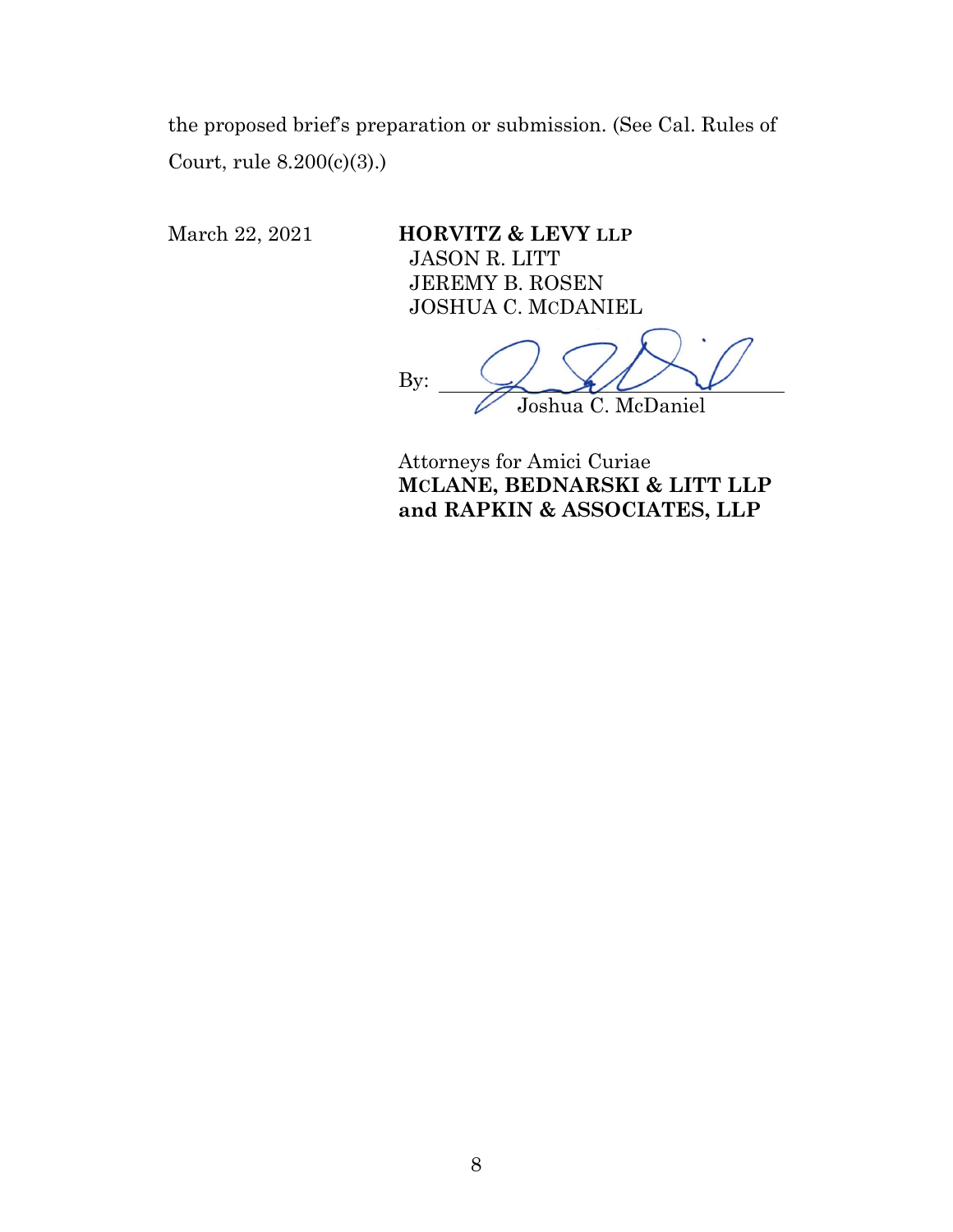# **AMICI CURIAE BRIEF INTRODUCTION**

Proposition 26 is the latest in a string of voter initiatives aimed at providing an important constitutional check on the ability of cities, counties, and the state to impose new taxes. Before authorities can impose any new tax, article XIII C of the California Constitution (article XIII C) requires them to first get approval from two-thirds of voters. But despite voters' best efforts, cities and counties continue to come up with new ways to avoid article XIII C's mandate by dressing up taxes as disguised fees. It was for that reason that voters passed Proposition 26—to prevent local governments from " 'circumvent[ing] [the California Constitution's] restrictions on increasing taxes by simply defining new or expanded taxes as "fees." ' " (*Jacks v. City of Santa Barbara* (2017) 3 Cal.5th 248, 263 (*Jacks*).)

<span id="page-8-0"></span>The City of Oakland now seeks to hammer Proposition 26's taxpayer sword into a government shield. Flipping the initiative's purpose on its head, Oakland argues that so long as a fee is *labeled* a franchise fee and is in some way payment for use of government property, that is the end of the inquiry. No matter how excessive, Oakland argues, the franchise fee is categorically not a tax. What's more, Oakland contends, because ratepayers do not *directly* pay the fee (waste haulers do), ratepayers lack standing to challenge that fee in court.

Oakland's arguments should be rejected. To begin with, the city's argument that Proposition 26 exempts any charge labeled a "franchise fee" overlooks not only the initiative's purpose but its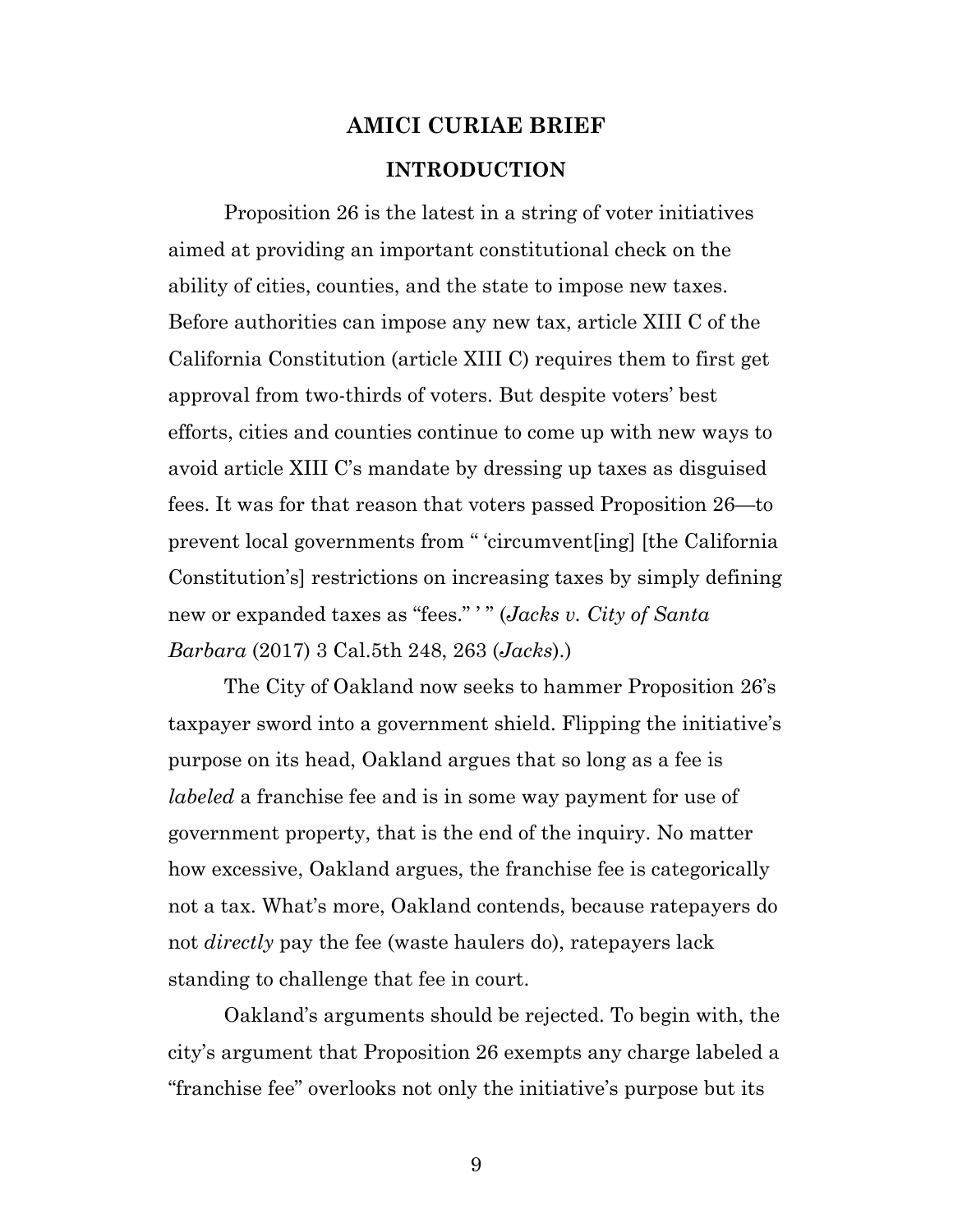text. Although franchise fees have historically been treated as nontaxes, that is true only as long as the franchise fee is in fact a franchise fee. As this Court explained in *Jacks*, while "charges that constitute compensation for the use of government property" are not taxes, a charge does not "constitute" a franchise fee when the amount bears no "reasonable relationship" to the cost or value of the property interest. (*Jacks*, *supra*, 3 Cal.5th at p. 254.) Thus, when a city imposes an unreasonable franchise fee, "the excessive portion is a tax." (*Id.* at p. 269.)

Although *Jacks* applied pre-Proposition 26 law, that initiative did not depart from the historical understanding of fees described in *Jacks*. While reaffirming that a franchise fee is not a tax, Proposition 26 left intact the prior common-sense rule: when a bloated "franchise fee" exceeds any reasonable estimate of the franchise's value, the excessive portion does not constitute a fee "for entrance to or use of local government property." (Art. XIII C,  $\S 1$ , subd. (e)(4).) To that extent, the franchise fee exemption does not apply and the excessive portion is a tax.

<span id="page-9-0"></span>There is no merit either to Oakland's argument that article XIII C does not apply because franchise fees are contract consideration that cannot be "imposed." Putting aside that Proposition 26 refutes Oakland's reading on its face, this Court has explained that when a city negotiates an excessive franchise fee with a service provider, the provider is merely the "conduit through which government charges are ultimately *imposed* on ratepayers." (*Jacks*, *supra*, 3 Cal.5th at p. 269, emphasis added.) The same is true here.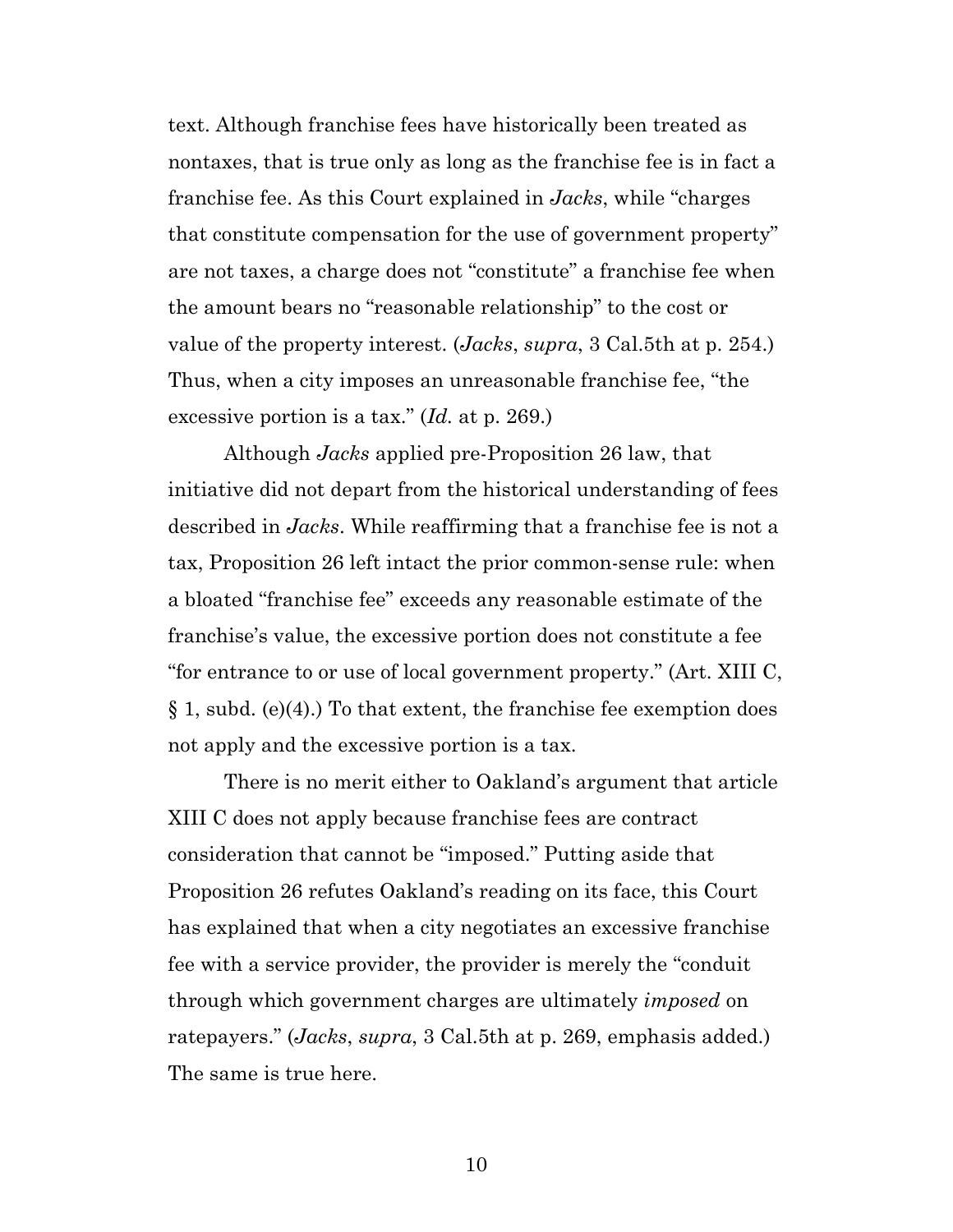<span id="page-10-1"></span>Finally, Oakland's standing challenge—relying on *County Inmate Telephone Service Cases* (2020) 48 Cal.App.5th 354 (*County Inmate*), review denied Aug. 19, 2020, S262577 overlooks basic California law on standing to sue and should be rejected. Under Code of Civil Procedure section 367 (section 367), suit may be brought by any "real party in interest"—*unless* a statute provides otherwise. Although many tax statutes limit who can sue for a refund, Oakland does not argue that article XIII C does so. Plaintiffs thus have standing if they are real parties in interest—which, having suffered an economic injury in fact, they no doubt are.

*County Inmate*'s contrary approach not only confuses California law on standing but would effectively shut the courthouse door to the only parties with any real interest in challenging the unlawful tax. To avoid voter approval, authorities would need only launder their taxes through willing third-party providers by "contracting with [them] to impose the desired tax on residents rather than enacting it directly." (*Zolly v. City of Oakland* (2020) 47 Cal.App.5th 73, 88 (*Zolly*), review granted Aug. 12, 2020, S262634.)

<span id="page-10-0"></span>That is a dangerous step, and not one required by anything in article XIII C. *County Inmate* should be disapproved, and the decision below should be affirmed.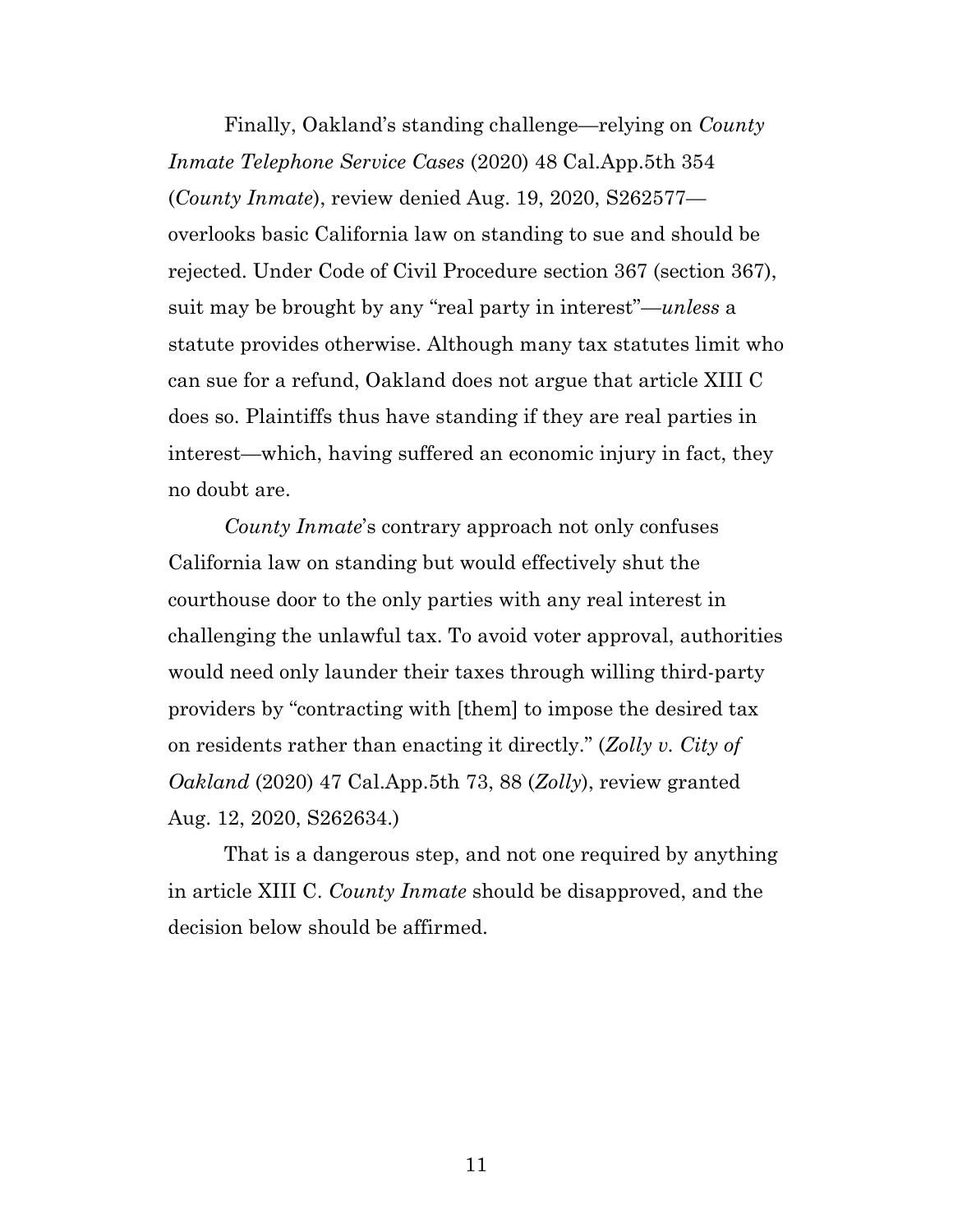#### **ARGUMENT**

**I. Plaintiffs have standing to enforce article XIII C.**

## **A. Plaintiffs have standing because they are real parties in interest and article XIII C does not deny them standing.**

Oakland argues that plaintiffs lack standing to challenge its excessive fee under article XIII C. (OBOM 52–54.) This argument, if adopted, would mean *no one* would sue, thus allowing an alleged constitutional violation to evade judicial review. As we explain, that is not the law.[1](#page-11-2)

Any analysis of standing begins with California's general standing law. By statute, lawsuits in California must be brought by the "real party in interest"—that is, a party with a beneficial interest in the case—*unless* a statute provides otherwise. (§ 367 ["Every action must be prosecuted in the name of the real party in interest, except as otherwise provided by statute"].)

<span id="page-11-1"></span>Applying that simple framework, courts determine standing by first asking whether any "particular statute specifies who may maintain an action." (*IBM Personal Pension Plan v. City and County of San Francisco* (2005) 131 Cal.App.4th 1291, 1302 (*IBM*).) If one does, the action must be brought " ' "in the name of the person to whom the right to sue is given by statute, regardless of any question as to the real party in interest.""

<span id="page-11-2"></span><span id="page-11-0"></span><sup>&</sup>lt;sup>1</sup> We address standing first because it "is a 'threshold issue to be resolved before the matter can be reached on the merits' " (*Boorstein v. CBS Interactive, Inc.* (2013) 222 Cal.App.4th 456, 465)—and because it was the central question in *County Inmate*.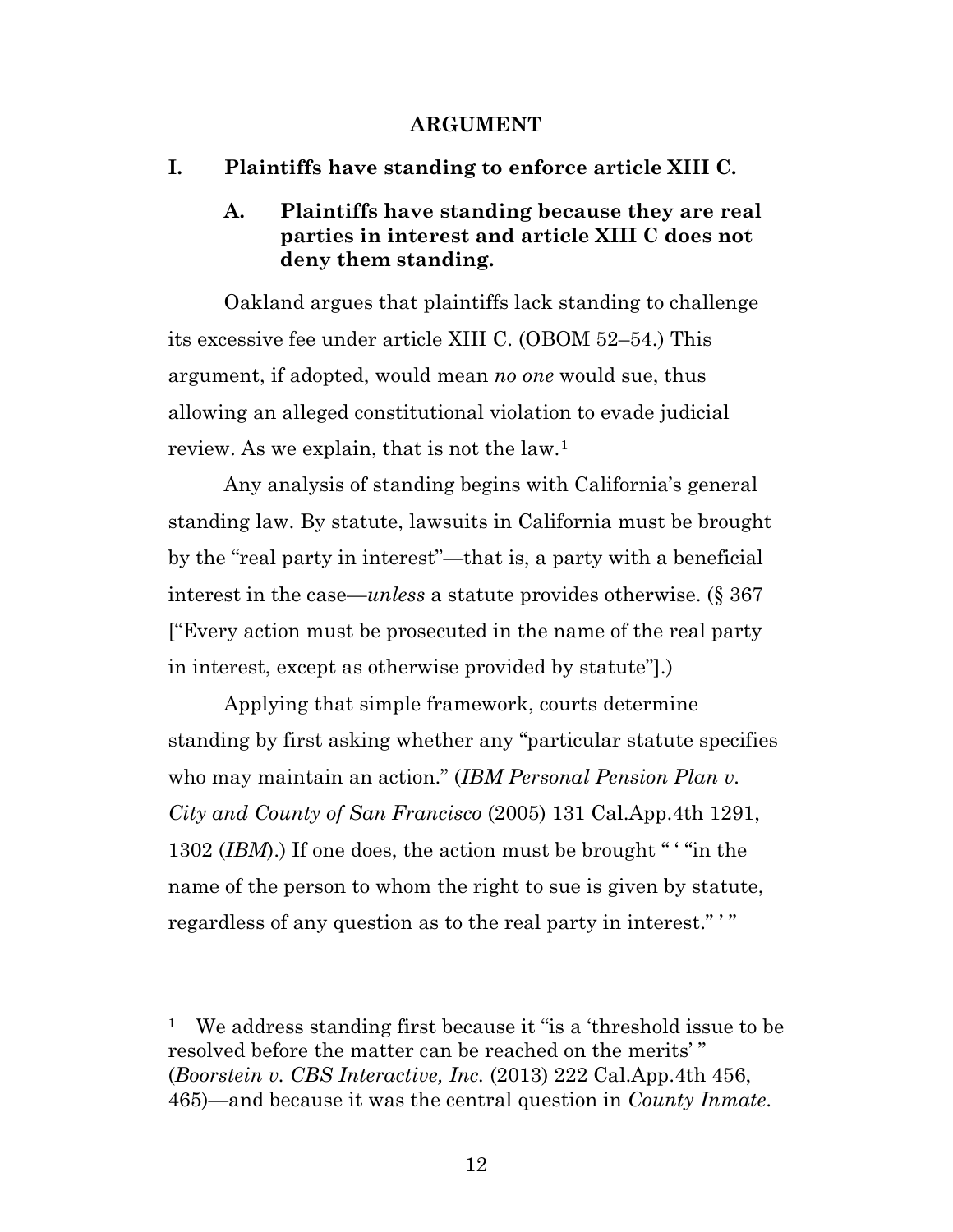<span id="page-12-1"></span>(*Ibid.*) But if no statute limits standing, section 367's general rule applies and the plaintiff need only be a real party in interest.

<span id="page-12-3"></span>This Court has explained what it means to be a real party in interest: to have standing, a plaintiff must " 'ha[ve] a real interest in the ultimate adjudication because he or she has either suffered or is about to suffer an injury of sufficient magnitude to assure that all of the relevant facts and issues will be adequately presented to the adjudicator.'" (*Teal v. Superior Court* (2014) 60 Cal.4th 595, 599 (*Teal*).) In other words, unless standing to sue is "var[ied]" by statute, "the plaintiff must [simply] be able to allege injury." (*Angelucci v. Century Supper Club* (2007) 41 Cal.4th 160, 175, citing § 367.) And, as plaintiffs note, economic harm is " 'a classic form of injury in fact.' " (ABOM 18, quoting *Kwikset Corp. v. Superior Court* (2011) 51 Cal.4th 310, 323.)

<span id="page-12-4"></span><span id="page-12-2"></span><span id="page-12-0"></span>These principles apply in tax cases just as in any other. When a tax statute says who may sue for a refund or other relief, courts apply "the explicit statutory limits [the statute] imposes on taxpayer standing" (*Weatherford v. City of San Rafael* (2017) 2 Cal.5th 1241, 1251 (*Weatherford*); see, e.g., *IBM*, *supra*, 131 Cal.App.4th at p. 1302 [when a tax statute limits standing, the plaintiff must be " ' "the person to whom the right to sue is given by statute, regardless of any question as to the real party in interest" ' "].)

<span id="page-12-5"></span>And many tax statutes do just that. (See, e.g., Rev. & Tax. Code, §§ 5140 [standing to seek refund of property tax limited to the "person who paid" the tax, and "[n]o other person may bring such an action"], 6937 [standing to seek refund of sales tax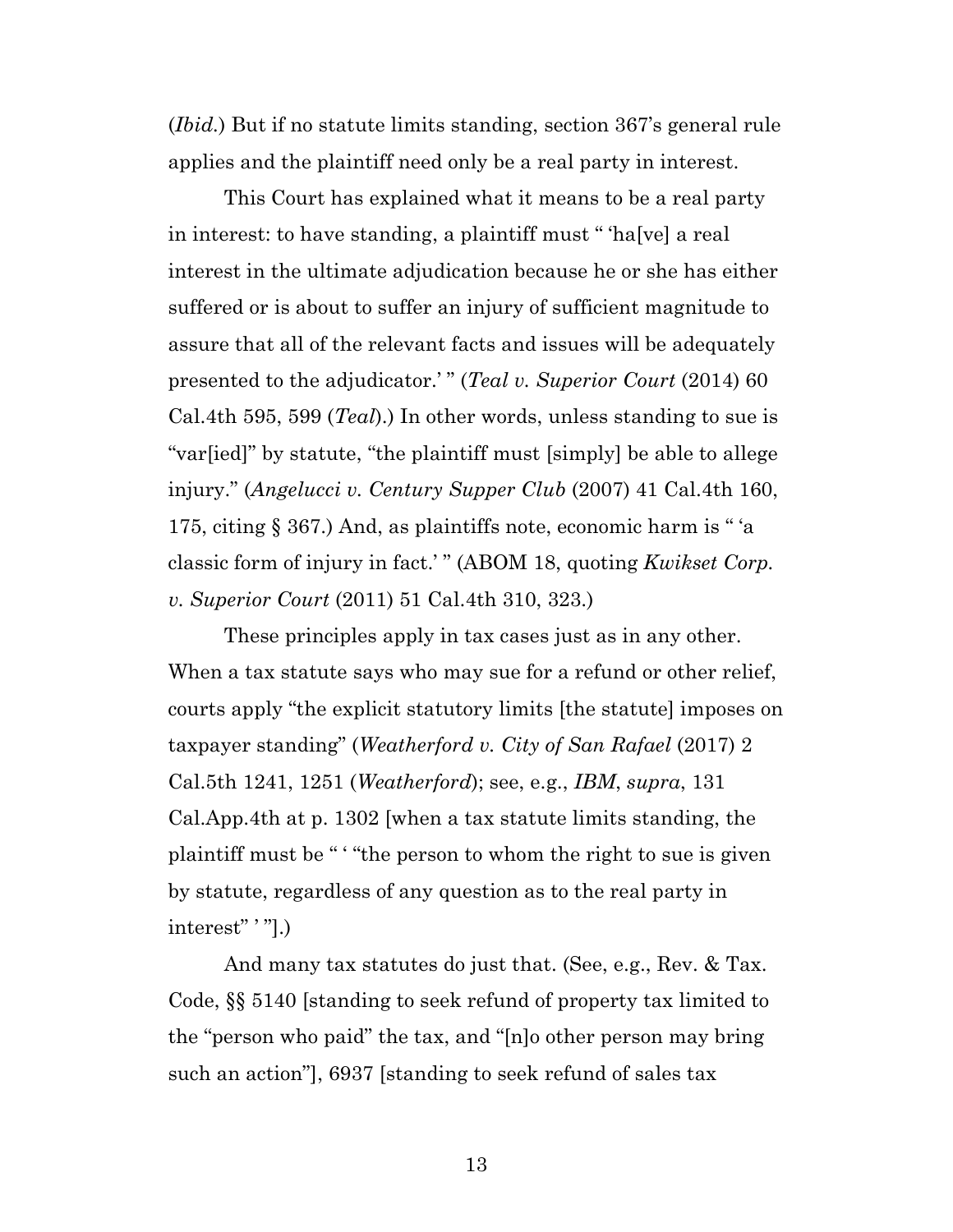<span id="page-13-4"></span><span id="page-13-3"></span><span id="page-13-1"></span>limited to "the person who paid the amount"]; Code Civ. Proc., § 526a [limiting taxpayer standing to seek injunction restraining agency's expenditure of funds]; see also *IBM*, *supra*, 131 Cal.App.4th at p. 1303 [listing more than a dozen tax statutes that limit taxpayer standing, and concluding that "Revenue and Taxation Code section 5140 provides a statutory exception to the general rules governing the capacity to sue"].) Those statutes are examples of section 367's *exception* at work. (See § 367 [real parties in interest have standing "*except* as otherwise provided by statute" (emphasis added)].)

<span id="page-13-2"></span>But when a taxpayer sues under a law—such as article XIII C—that does *not* provide otherwise, courts apply the "general standing requirements under section 367." (*Weatherford*, *supra*, 2 Cal.5th at p. 1249.) In such cases, standing turns simply on whether the plaintiff has an "interest in the outcome of [the] lawsuit." (*Id.* at p. 1247.)

<span id="page-13-0"></span>*Andal v. City of Stockton* (2006) 137 Cal.App.4th 86, 89 (*Andal*) is on point. There, cell phone companies joined with three customers to sue the City of Stockton, claiming the city violated article XIII C by imposing a fee on 911 calls without voter approval. Although the cell phone companies directly paid the fee, the city challenged only the *cell phone companies'* standing, not the customers'. (*Id.* at p. 90.) Because article XIII C does not limit who may sue, the court looked to whether the companies had shown " 'some injury, actual or threatened' "—and concluded they had because they faced penalties if they did not collect the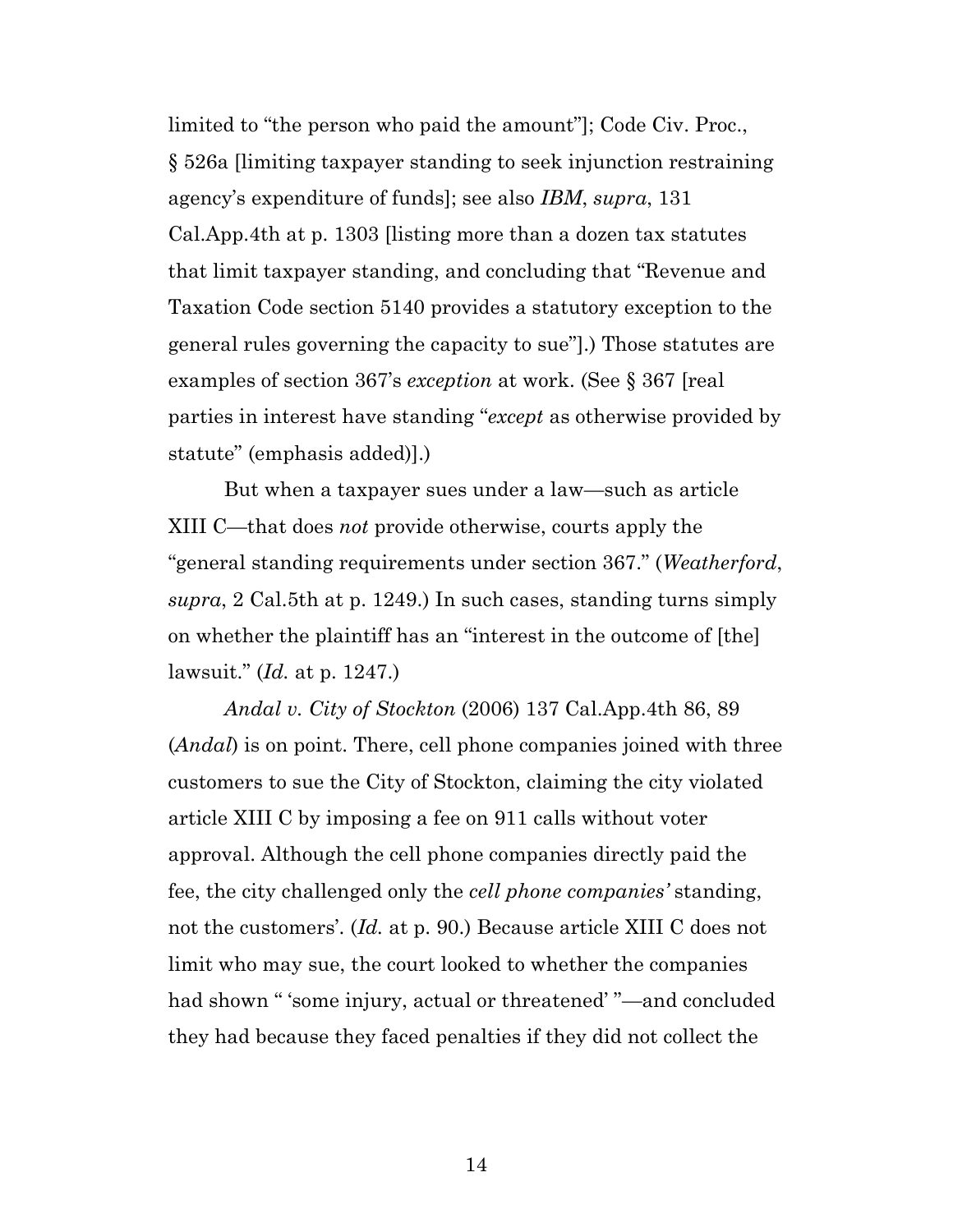<span id="page-14-0"></span>tax. (*Id.* at p. 94.) It went without saying that the customers who ultimately bore the fee had a stake in the case.

<span id="page-14-2"></span>Similarly, in *Sipple v. City of Hayward* (2014) 225 Cal.App.4th 349, 358 (*Sipple*), New Cingular joined with four customers to sue more than a hundred cities (and a few counties), claiming the cities had violated a nationwide moratorium by collecting an internet access tax. As in *Andal*, the cities did not challenge the customers' standing, acknowledging they were the "real parties in interest" because they ultimately bore the tax. (*Ibid.*) By contrast, New Cingular had suffered no injury, the cities argued, "because it merely passed through taxes paid by its customers." (*Ibid.*) Still, the court held that New Cingular had standing. (*Id.* at p. 361.) Applying section 367 (see *id.* at p. 358), the court ruled that New Cingular had a beneficial interest because it faced contractual liability to its customers if it did not sue (*id.* at p. 361).

<span id="page-14-3"></span><span id="page-14-1"></span>Other tax cases follow the same framework. In case after case, courts have applied the beneficial-interest test to determine taxpayer standing when no statute limits who can sue. (See, e.g., *TracFone Wireless, Inc. v. County of Los Angeles* (2008) 163 Cal.App.4th 1359, 1362–1366 (*TracFone*) [TracFone had standing to challenge user taxes on prepaid calling cards because it stood to recover any refund and was thus "beneficially interested"]; *Gowens v. City of Bakersfield* (1960) 179 Cal.App.2d 282, 285 [hotel owner had standing to challenge constitutionality of a lodging tax because he faced penalties and business losses and thus had a "sufficiency of interest to maintain the action"].)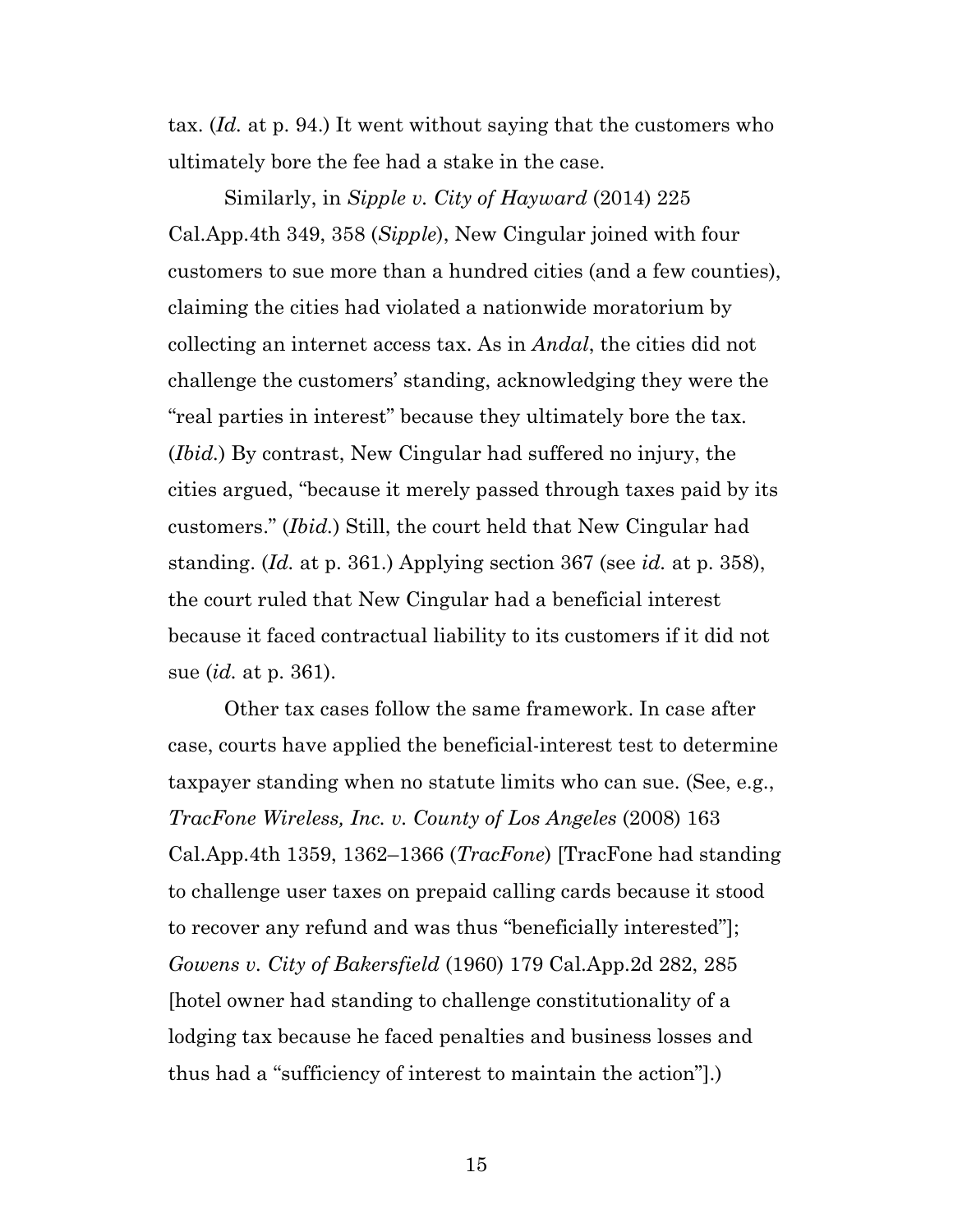Here, too, because article XIII C does not limit who may sue to enforce its requirements, the Court should apply section 367's general rule and determine whether plaintiffs are real parties in interest. Because plaintiffs alleged that they bore the brunt of Oakland's excessive franchise fee and stand to recover any refund, they have alleged an actual, economic injury in fact. That is enough. (*Teal*, *supra*, 60 Cal.4th at p. 599 [a party has a beneficial interest in the case when the party "has either suffered or is about to suffer an injury' "].)

### <span id="page-15-1"></span>**B.** *County Inmate* **conflicts with California law on standing to sue and should be disapproved.**

In all likelihood, Oakland would not be questioning plaintiffs' standing but for *County Inmate*. That decision held that even when no statute limits standing, plaintiffs who bear the brunt of a tax but do not pay the tax *directly* to the government lack standing to sue. To reach that conclusion, the court read property tax and sales tax cases as creating a "general rule" for all tax cases: "that a person may not sue to recover excess taxes paid by someone else." (*County Inmate*, *supra*, 48 Cal.App.5th at p. 360.) But as the discussion above shows, there is no such general rule. Although many tax statutes indeed limit taxpayer standing to the person who directly pays the tax (the legal taxpayer), article XIII C is not among them.

<span id="page-15-0"></span>For support, *County Inmate* relied on *Grotenhuis v. County of Santa Barbara* (2010) 182 Cal.App.4th 1158. (See *County Inmate*, *supra*, 48 Cal.App.5th at p. 360.) But *Grotenhuis* does not support *County Inmate*'s general rule. Because the plaintiff there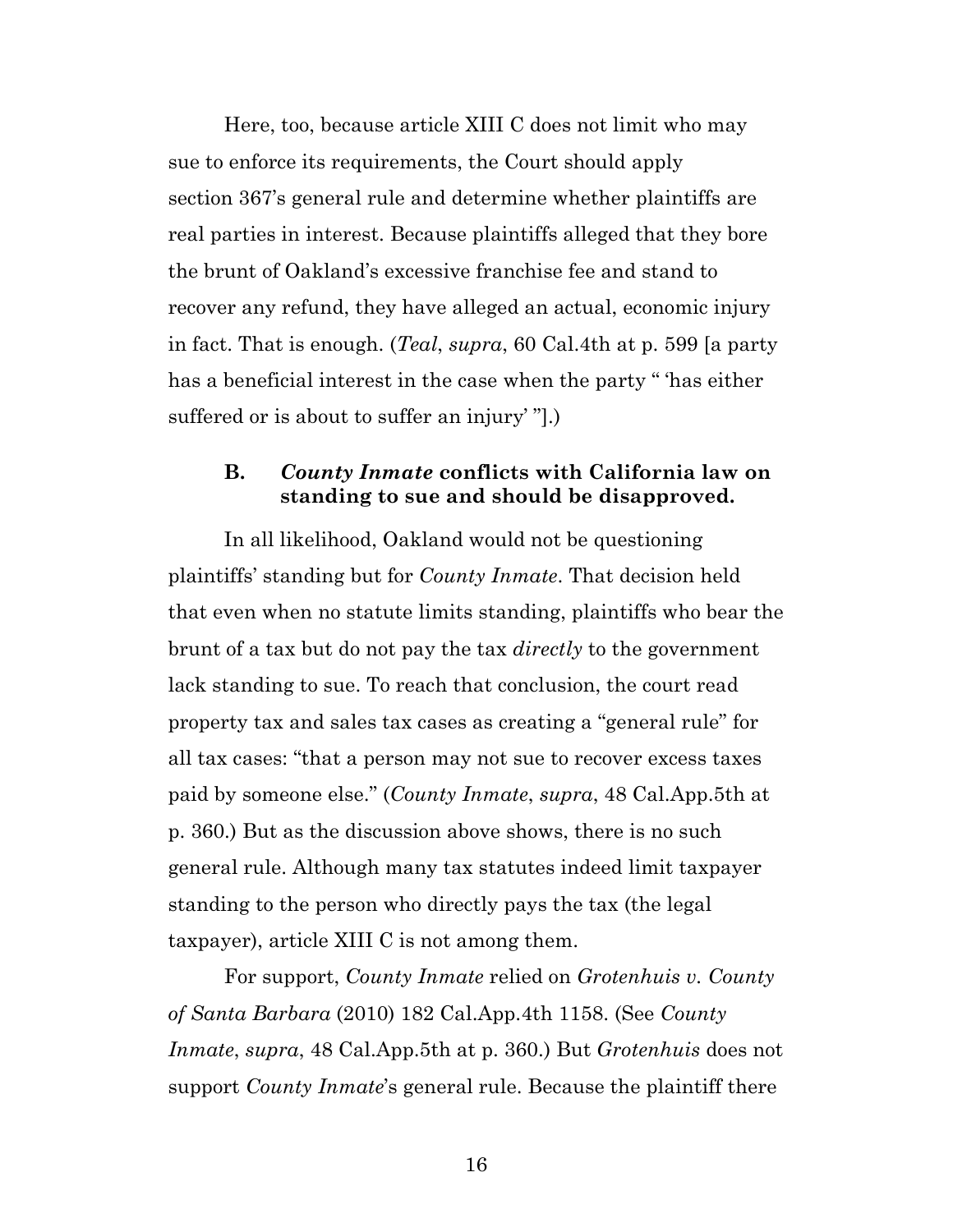<span id="page-16-4"></span><span id="page-16-0"></span>sought a property tax refund, the court applied Revenue and Taxation Code section 5140, which limits standing to the " 'person who paid the tax.' " (*Grotenhuis*, at p. 1164.) The court reasoned that *the statute* " 'could not be more clear: "No other person may bring such an action." ' " (*Ibid.*) Since the property taxes were paid by the plaintiff's company, not the plaintiff himself, he could "not sue to recover excess property taxes paid by someone else, . . . who pays the tax by design or mistake." (*Id.*  at p. 1165.) Thus, far from implying some general rule for all tax cases, *Grotenhuis* simply applied a specific "*statutory limitation* on standing"—just as section 367 instructs. (*Id.* at p. 1164, emphasis added.)

<span id="page-16-3"></span><span id="page-16-2"></span><span id="page-16-1"></span>*County Inmate*'s reliance on sales tax cases fails for the same reason. Unlike taxes made invalid by article XIII C, retail sales taxes are governed by a "comprehensive" statutory scheme that defines the retailer as the taxpayer and allows only the retailer to file administrative claims and lawsuits to seek a refund. (*McClain v. Sav-On Drugs* (2019) 6 Cal.5th 951, 957.) As a result, a "customer who has paid excess sales tax reimbursement has no statutory remedy to obtain a refund from the [taxing authority] directly." (*Id.* at p. 955; accord, *Loeffler v. Target Corp.* (2014) 58 Cal.4th 1081, 1114 ["it would not be consonant with the tax code . . . to . . . give consumers a cause of action against the [taxing authority] for the excess amounts [a] retailer [pays] in taxes"].) Those statutes are thus simply another "statutory exception to the general rules governing the capacity to sue." (*IBM*, *supra*, 131 Cal.App.4th at p. 1301.)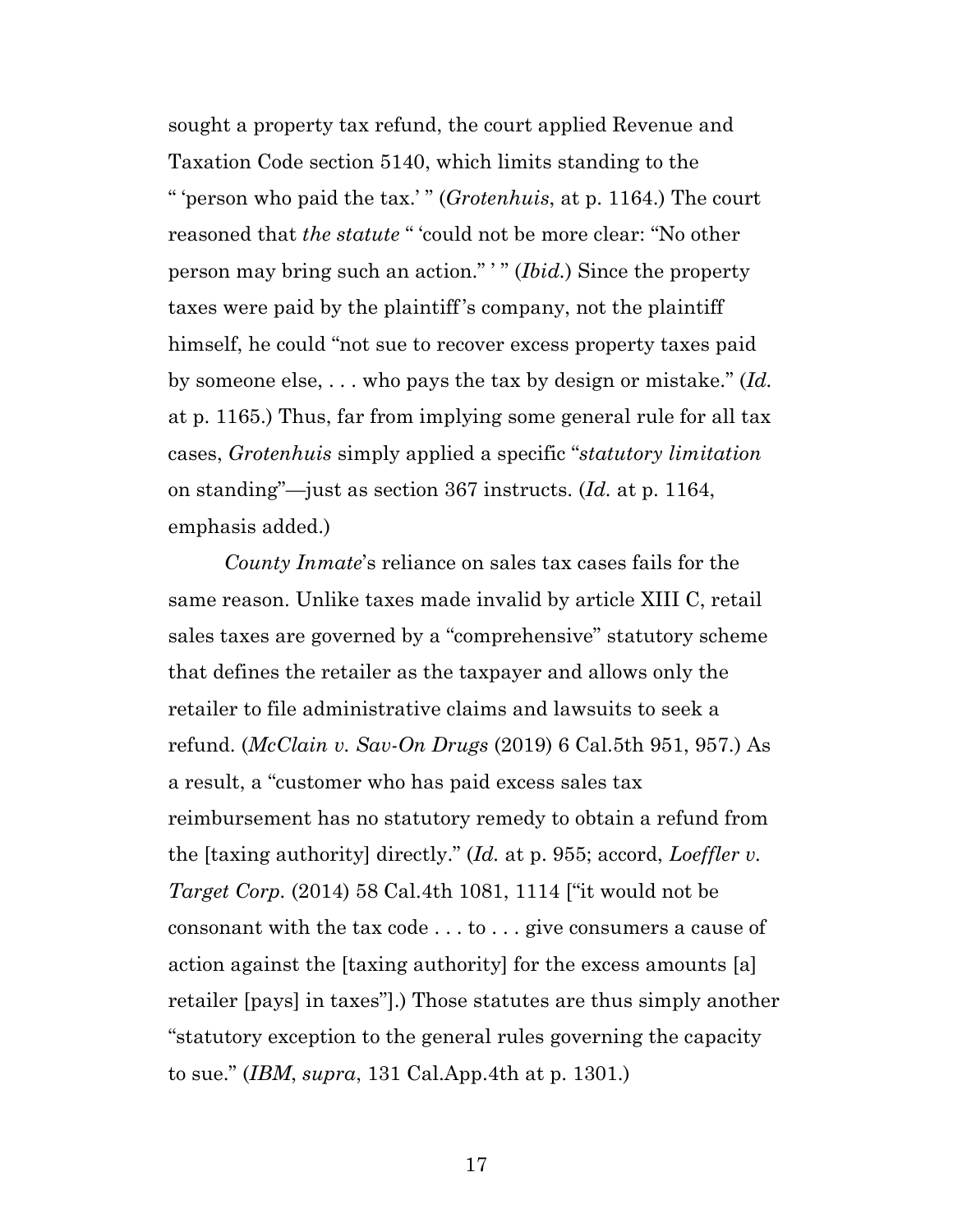<span id="page-17-3"></span><span id="page-17-0"></span>The same is also true of Code of Civil Procedure section 526a cases like *Chiatello v. City and County of San Francisco* (2010) 189 Cal.App.4th 472—the sole case, aside from *County Inmate*, that Oakland cites to support its standing argument. (See OBOM 52; RBOM 34–35 & fn. 10.) Because section 526a imposes "explicit statutory limits . . . on taxpayer standing," those limits supersede the "general standing requirements under section 367." (*Weatherford*, *supra*, 2 Cal.5th at pp. 1249, 1251; see *Jacks*, *supra*, 3 Cal.5th at p. 271 [taxpayer standing cases under section 526a "do not provide guidance" in cases under article XIII C].)

<span id="page-17-2"></span><span id="page-17-1"></span>By insisting that a plaintiff point to something "in Proposition 26" to suggest "that taxes under Proposition 26 are to be treated differently from taxes under any other statute" (*County Inmate*, *supra*, 48 Cal.App.5th at p. 362), *County Inmate* turned section 367's framework on its head.[2](#page-17-4) While more than a dozen tax refund statutes limit standing to " 'the person who paid' the tax or fee" (*IBM*, *supra*, 131 Cal.App.4th at p. 1304) thereby triggering section 367's *exception*—article XIII C does not. If anything, the threshold for standing to enforce article XIII C should be generous because the provision must " 'be liberally construed to effectuate its purposes of limiting local government revenue and enhancing taxpayer consent.' " (*Jacks*, *supra*, 3 Cal.5th at p. 267; see *Weatherford*, *supra*, 2 Cal.5th at p. 1251 [courts should not limit taxpayer standing in a way that would be

<span id="page-17-4"></span><sup>2</sup> Although the *County Inmate* plaintiffs briefed section 367, the *County Inmate* opinion did not address it.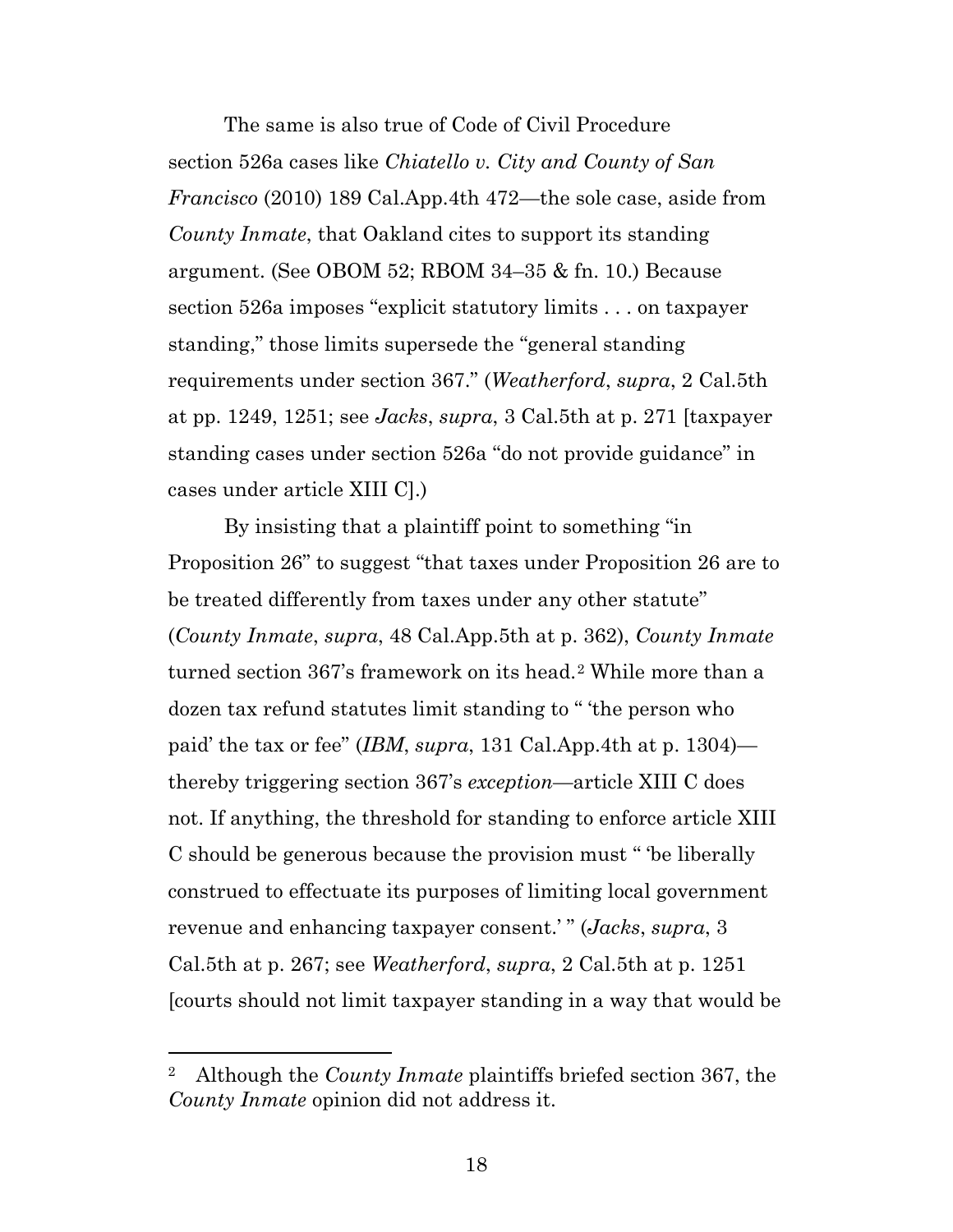<span id="page-18-0"></span>"incompatible with the recognized need to construe [a] statute broadly"].) Standing to enforce article XIII C thus turns on whether the plaintiff has a beneficial interest—which plaintiffs here do. (See, e.g., *Andal*, *supra*, 137 Cal.App.4th at p. 94 [standing to enforce article XIII C turns on whether the plaintiff was "adversely affected by the tax," whether or not the plaintiff was "the person taxed"].)<sup>[3](#page-18-3)</sup>

If allowed to remain on the books, *County Inmate* would not only throw California law on standing into turmoil, but would allow cities and counties to avoid article XIII C's mandate with impunity. As *Jacks* and *County Inmate* bear out, when a city or county grants a monopoly to a private utility in exchange for a bloated "franchise fee," with eyes wide open that the utility can simply pass the fee on to its customers, no utility would risk disrupting its profitable arrangement by suing its benefactor. In such a case, the *only* parties with any real interest in challenging the fee as an invalid tax are the ratepayers who ultimately foot the bill.

This Court should reject Oakland's standing argument and disapprove *County Inmate*'s contrary holding.

<span id="page-18-3"></span><span id="page-18-2"></span><span id="page-18-1"></span><sup>3</sup> *County Inmate* distinguished this case because plaintiffs here "sought declaratory and injunctive relief," not a refund. (*County Inmate*, *supra*, 48 Cal.App.5th at p. 362.) But the *County Inmate* plaintiffs also sought injunctive relief. And regardless, the type of relief does not change the standing analysis here. Indeed, the *Jacks* plaintiffs sued under article XIII C for both nonmonetary relief *and* a refund. (See *Jacks*, *supra*, 3 Cal.5th at p. 256; accord, *Sipple*, *supra*, 225 Cal.App.4th at p. 352 [plaintiffs sought refund]; *TracFone*, *supra*, 163 Cal.App.4th at p. 1361 [same].) If the *Jacks* plaintiffs had standing, so do plaintiffs here.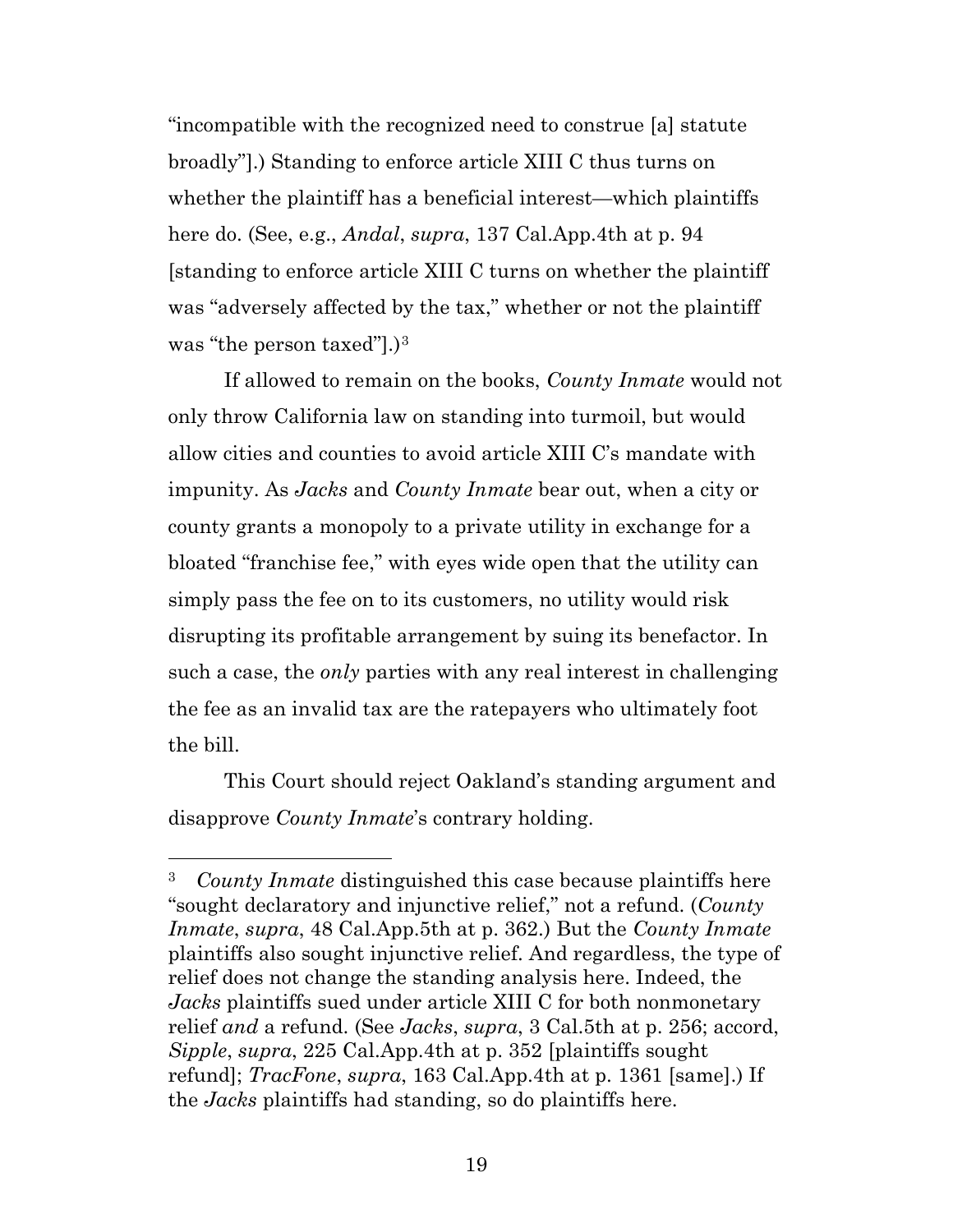- **II. A "franchise fee" that exceeds the reasonable value or cost of using government property is a tax subject to article XIII C's voter approval requirement.**
	- **A. Whether a "fee" is a tax has always depended on whether the fee is reasonably related to the claimed nontax rationale.**

<span id="page-19-0"></span>Courts have been drawing the line between fees and taxes for a long time. As a general matter, taxes seek to raise revenue, whereas fees do not. (*Sinclair Paint Co. v. State Bd. of Equalization* (1997) 15 Cal.4th 866, 874 (*Sinclair Paint*).) But courts have also recognized "that 'tax' has no fixed meaning, and that the distinction between taxes and fees is frequently 'blurred,' taking on different meanings in different contexts." (*Ibid.*)

In *Sinclair Paint*, this Court summarized three types of nontax fees recognized by prior cases: "(1) special assessments, based on the value of benefits conferred on property; (2) development fees, exacted in return for permits or other government privileges; and (3) regulatory fees, imposed under the police power." (*Sinclair Paint*, *supra*, 15 Cal.4th at p. 874.) In doing so, the Court highlighted a common thread. To determine whether a charge is a fee or a tax, courts have always looked to whether the fee's amount reasonably corresponds to the government's non-revenue-raising rationale for imposing the fee. (See *Jacks*, *supra*, 3 Cal.5th at pp. 267–268 ["Each of the categories of valid fees we recognized in *Sinclair Paint* . . . was restricted to an amount that had a reasonable relationship to the benefit or cost on which it was based"].)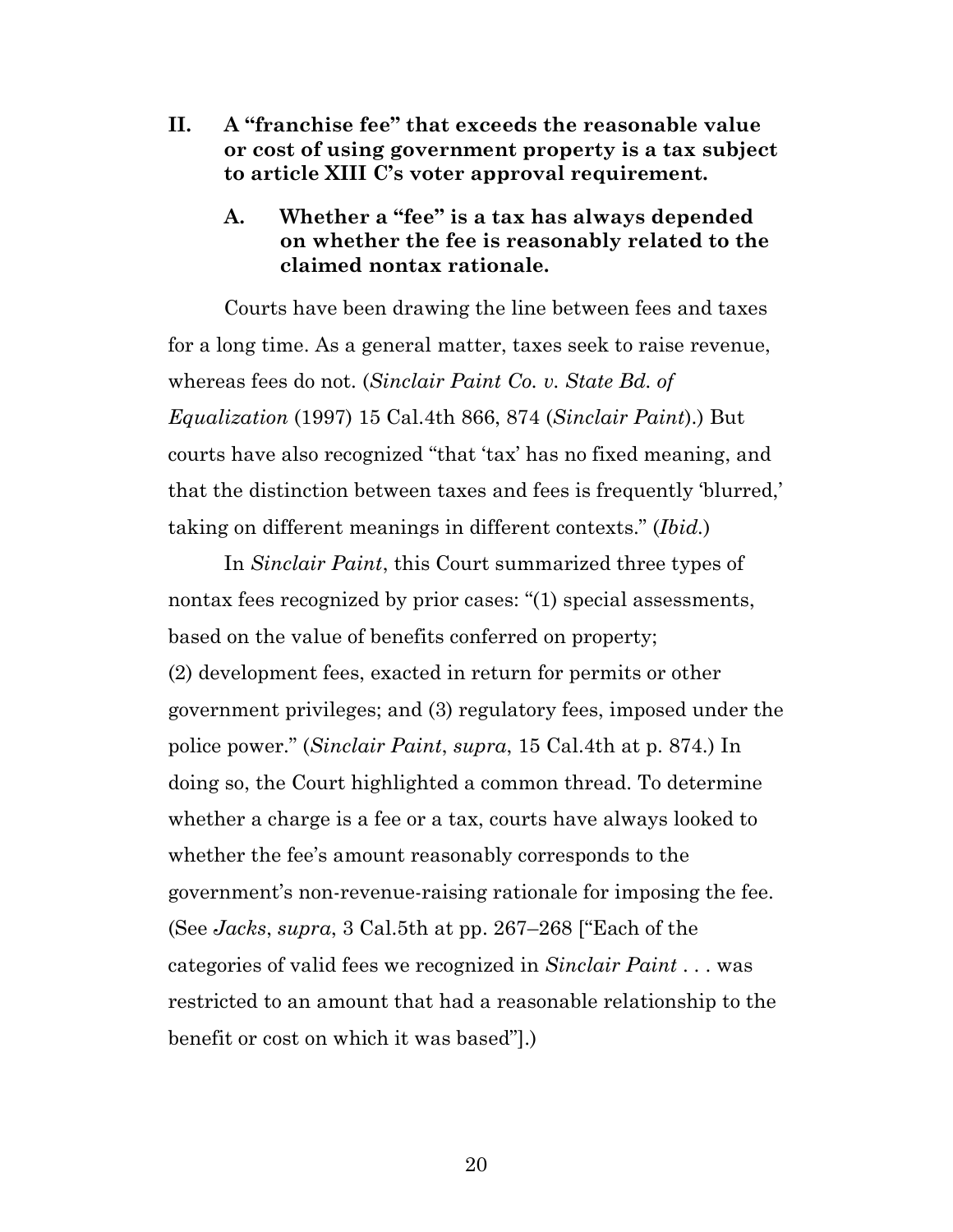Thus, "special assessments were allowed 'in amounts *reasonably reflecting* the value of the benefits conferred' [citation], development fees were allowed 'if the amount of the fees bears a *reasonable relation* to the developer's probable costs to the community and benefits to the developer' [citation], and regulatory fees were allowed where the fees reflected bear a '*reasonable relationship* to the social or economic "burdens" that [the payor's] operations generated.' " (*Jacks*, *supra*, 3 Cal.5th at p. 268, emphasis added.) Put simply, "[t]o the extent fees exceed[ed] a reasonable amount in relation to the benefits or costs underlying their imposition, they [we]re [considered] taxes." (*Ibid.*)

Of course, those three categories of nontaxes were not exclusive. Historically, franchise fees—amounts paid in exchange for property interests—have also never been considered taxes. (*Jacks*, *supra*, 3 Cal.5th at p. 262 [citing cases].) But the same caveat applies: when a purported franchise fee does not "reflect a reasonable estimate of the value of the franchise," the excessive portion does not "constitute compensation for the value received" and is thus a tax. (*Id.* at p. 267.)

Oakland suggests that the reasonable-value test did not arise until *Jacks* created it in 2017. (RBOM 22.) But that is not the case. When *Jacks* held that a fee is not a true franchise fee if it exceeds any reasonable estimate of the franchise's value, it was not fashioning a new limit for franchise fees. Rather, the Court was applying a well-settled framework to those fees. "Traditionally, courts have determined whether a local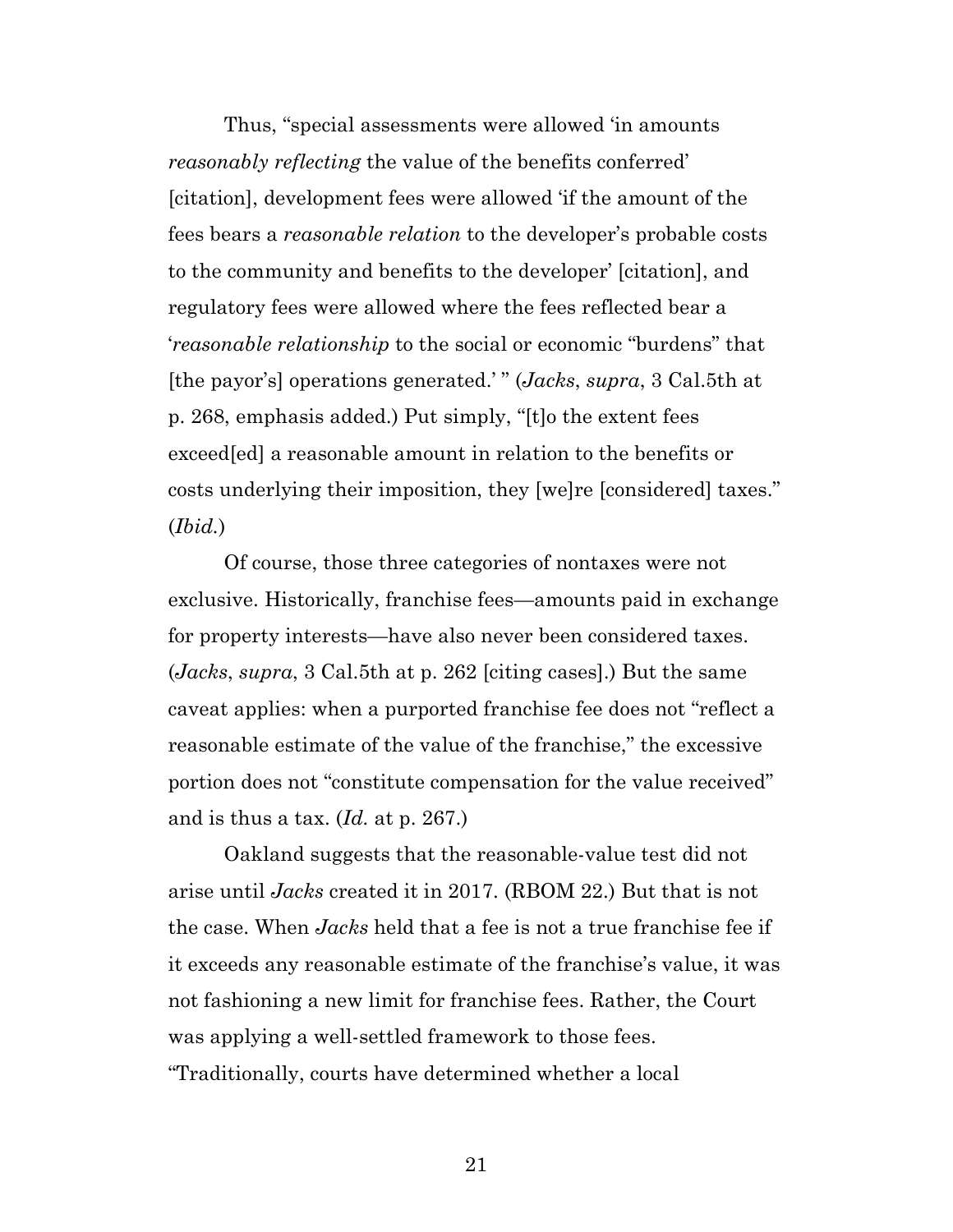<span id="page-21-0"></span>government charge is" a tax or a fee "by analyzing the use of the fee involved rather than relying on its label." (*Mills v. County of Trinity* (1980) 108 Cal.App.3d 656, 661.) *Jacks* did not create new law; it applied old law.

<span id="page-21-1"></span>Thus, "[w]hile a true franchise fee is indisputably a nontax, *Jacks* instructs us to look beyond any label and determine whether such a fee 'reflect[s] a reasonable estimate of the value of the franchise.' " (*Zolly*, *supra*, 47 Cal.App.5th at p. 85.) If it does not, then "the excessive portion of the fee does not come within the rationale that justifies the imposition of fees without voter approval. Therefore, the excessive portion is a tax." (*Jacks*, *supra*, 3 Cal.5th at p. 269.)

## <span id="page-21-3"></span>**B. Under Proposition 26, franchise fees are invalid at least to the extent they do not bear a reasonable relationship to franchise value.**

Proposition 26 reaffirmed the longstanding distinction between taxes and fees. In line with what courts had held for decades, voters confirmed that a fee's *label* does not control. Indeed, the creative use of sham labels was the very reason voters adopted Proposition 26. (See Voter Information Guide, Gen. Elec. (Nov. 2, 2010) text of Prop. 26, § 1, subd. (f), p. 114 [proposing the ballot measure because local governments had "*disguised* new taxes as *'fees'* in order to extract even more revenue from California taxpayers" (emphasis added)].)

<span id="page-21-2"></span>Proposition 26 thus broadly defined " 'tax' " to mean "*any* levy, charge, or exaction of *any* kind"—unless the charge is for one of seven nontax purposes. (Art. XIII C,  $\S$  1, subd. (e)(1)–(7),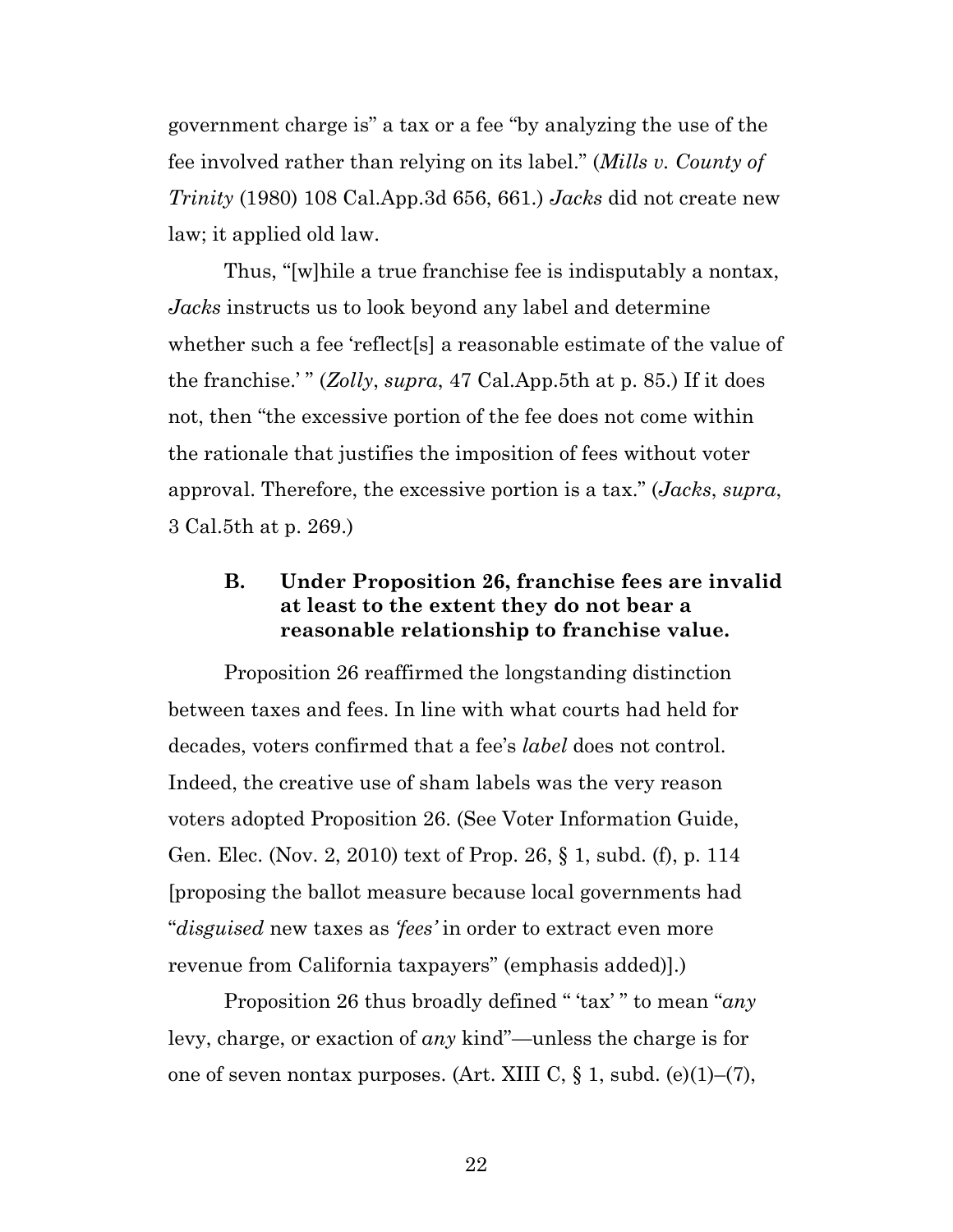emphasis added.) And the initiative shifted to local governments "the burden of proving by a preponderance of the *evidence* that a levy, charge, or other exaction is not a tax." (*Id.*, § 1, subd. (e), emphasis added.)

<span id="page-22-2"></span>Thus, to prove a franchise fee is exempt, it is not enough to point to the fee's label. A city must *prove* by a preponderance of *evidence* that the fee is in fact "for the entrance to or use of local government property." (Art. XIII C,  $\S$  1, subd. (e)(4).) And, at a minimum, "[t]o constitute compensation *for* a property interest, . . . the amount of the charge must bear a reasonable relationship to the value of the property interest." (*Jacks*, *supra*, 3 Cal.5th at p. 254, emphasis added.) If it does not, then "the excessive portion of the fee does not come within [subdivision (e)([4](#page-22-3))'s] rationale" and is a tax.  $(Id.$  at p. 269.)<sup>4</sup>

<span id="page-22-0"></span>Granted, these requirements would not make sense if applied to exactions that do not constitute a "fee" in the traditional sense—such as fines and penalties or proceeds from selling government property. For those exemptions, the more general reasonable-relation test applies. But this Court need not decide at this point whether purported franchise fees are limited by

<span id="page-22-3"></span><span id="page-22-1"></span><sup>&</sup>lt;sup>4</sup> Proposition 26 also requires the government to prove a charge is no greater "than necessary to cover the reasonable costs of the governmental activity" and is fairly allocated in proportion to "the payor's burdens on, or benefits received from, the governmental activity." (Art. XIII C,  $\S$  1, subd. (e).) These requirements are not confined to the first three exemptions. After all, the second requirement (fair allocation) is not mentioned at all in the exemptions, yet it still applies. (See *City of San Buenaventura v. United Water Conservation Dist.* (2017) 3 Cal.5th 1191, 1214 ["To qualify as a nontax 'fee' under article XIII C, as amended, a charge must satisfy *both* . . . requirement[s]"])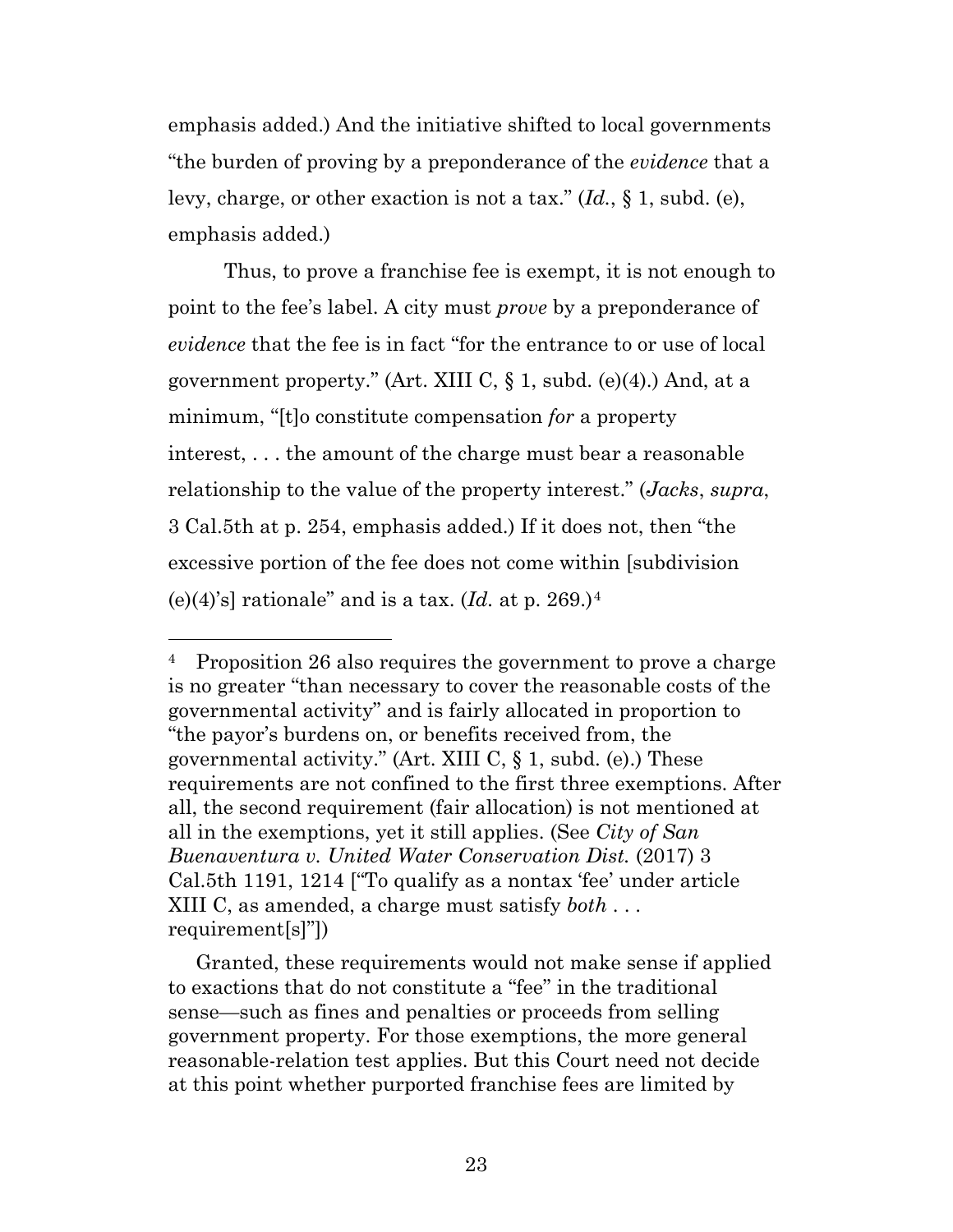<span id="page-23-0"></span>Oakland argues that applying *Jacks* in this way renders the " 'reasonable costs' " limits in exemptions one through three superfluous. (See OBOM 26; see also *Howard Jarvis Taxpayers Association v. Bay Area Toll Authority* (2020) 51 Cal.App.5th 435, 459–460, review granted Oct. 14, 2020, S263835 ["The absence of 'reasonable cost' language in the latter exceptions, when it is present in the first three, strongly suggests the limitation does not apply where it is not stated"].) Not so.

<span id="page-23-1"></span>By limiting exemptions one through three to the government's cost, Proposition 26 made it even harder than before to prove those fees are valid. Before, charges imposed for a specific benefit or service (exemptions one and two) were at times allowed if they reflected the benefit or service's reasonable *value*. (See, e.g., *Sinclair Paint*, *supra*, 15 Cal.4th at p. 874 ["The cases uniformly [allowed] *special assessments* on property or similar business charges" if the amount "reasonably reflect[ed] the value of the benefits conferred"].) And regulatory fees (exemption three) "were allowed where the fees reflected bear a 'reasonable relationship to the social or economic "burdens" that [the payor's] operations generated.' " (*Jacks*, *supra*, 3 Cal.5th at p. 268.) But after Proposition 26, those charges are now strictly limited to the government's reasonable "costs." (Art. XIII C,  $\S$  1, subd. (e)(1)-(3).)

<span id="page-23-2"></span>value or by cost. By either measure, plaintiffs have stated a claim under article XIII C and the trial court's demurrer ruling must be reversed. Oakland must make a factual showing that its claimed fee actually is a fee.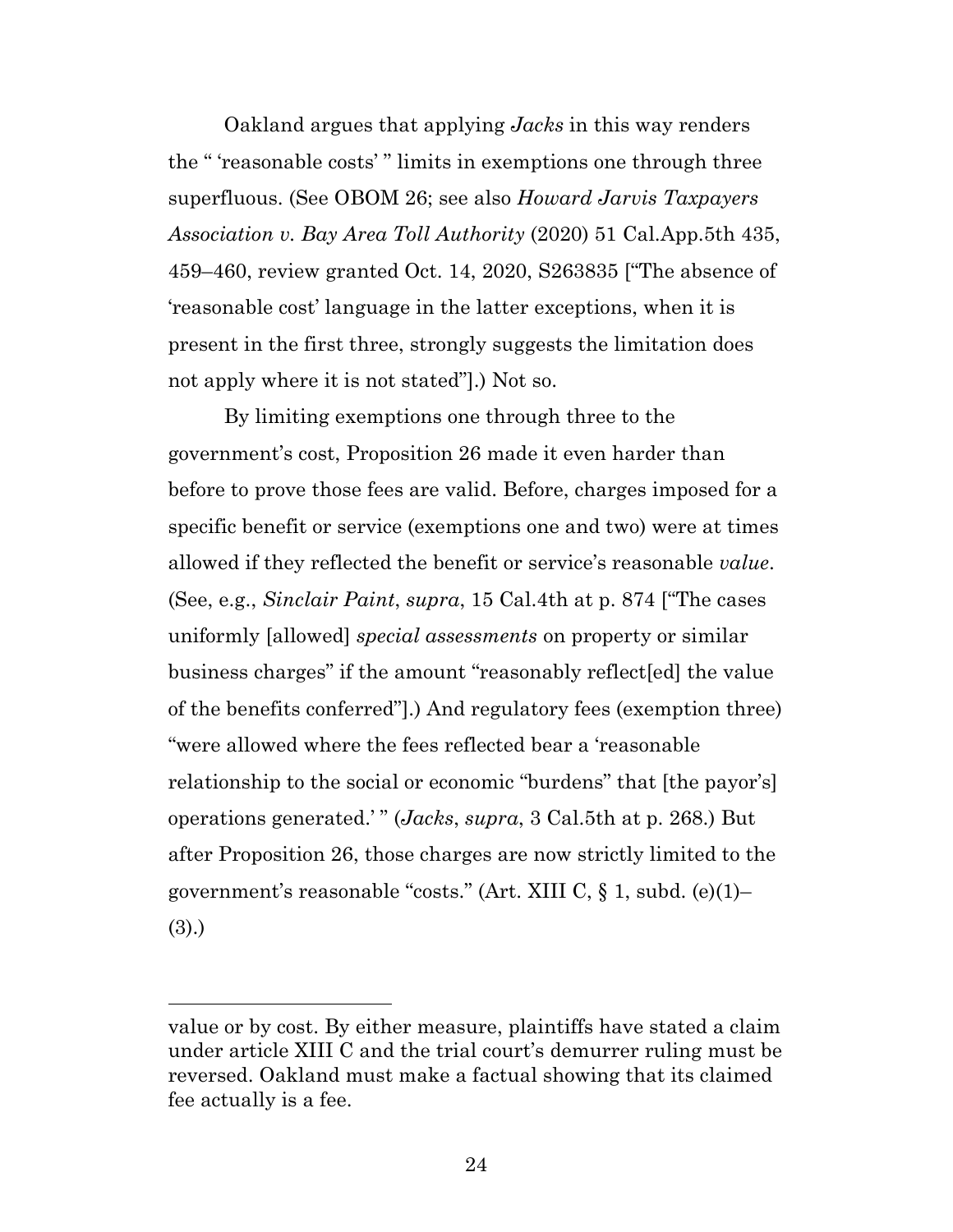<span id="page-24-0"></span>That voters tightened the limit on the first three exemptions in no way suggests they wanted to open a new loophole by lifting all limits on the other exemptions. Yet Oakland would do just that. For example, Oakland's logic would *strip away* preexisting limits on development fees. Before Proposition 26, those fees were allowed only "if the amount of the fees bears a reasonable relation to the developer's probable costs to the community and benefits to the developer." (*Sinclair Paint*, *supra*, 15 Cal.4th at p. 875.) Under Oakland's reading, however, because the sixth exemption for development fees contains no reasonableness qualifier, Proposition 26 did away with that longstanding limit without a hint in the ballot materials that voters intended to change the law in that way. (See OBOM 38–39 [citing authority that courts avoid interpreting voter initiatives to repeal prior law unless voters clearly expressed an intent to do sol. $)^5$  $)^5$ 

As even Oakland agrees, neither Proposition 26 nor its ballot materials reflect any intent to affect franchise fees. (OBOM 38.) Under Proposition 26, as before, franchise fees are not taxes. (Compare art. XIII C, § 1, subd. (e)(4) with *Jacks*, *supra*, 3

<span id="page-24-2"></span><span id="page-24-1"></span><sup>5</sup> Although *Sinclair Paint* did not address fines and penalties, the same basic principle applies to those charges as well. If a city started handing out \$10,000 fines for minor parking infractions, then besides whatever Excessive Fines Clause argument might apply, one could argue that the fine is so out of proportion to the city's rationale for imposing the fine (deterring parking violations) that it is a disguised tax. If any exemption were indeed limitless, it would sooner or later "become a vehicle for generating revenue independent of the purpose of the fees." (*Jacks*, *supra*, 3 Cal.5th at p. 261.)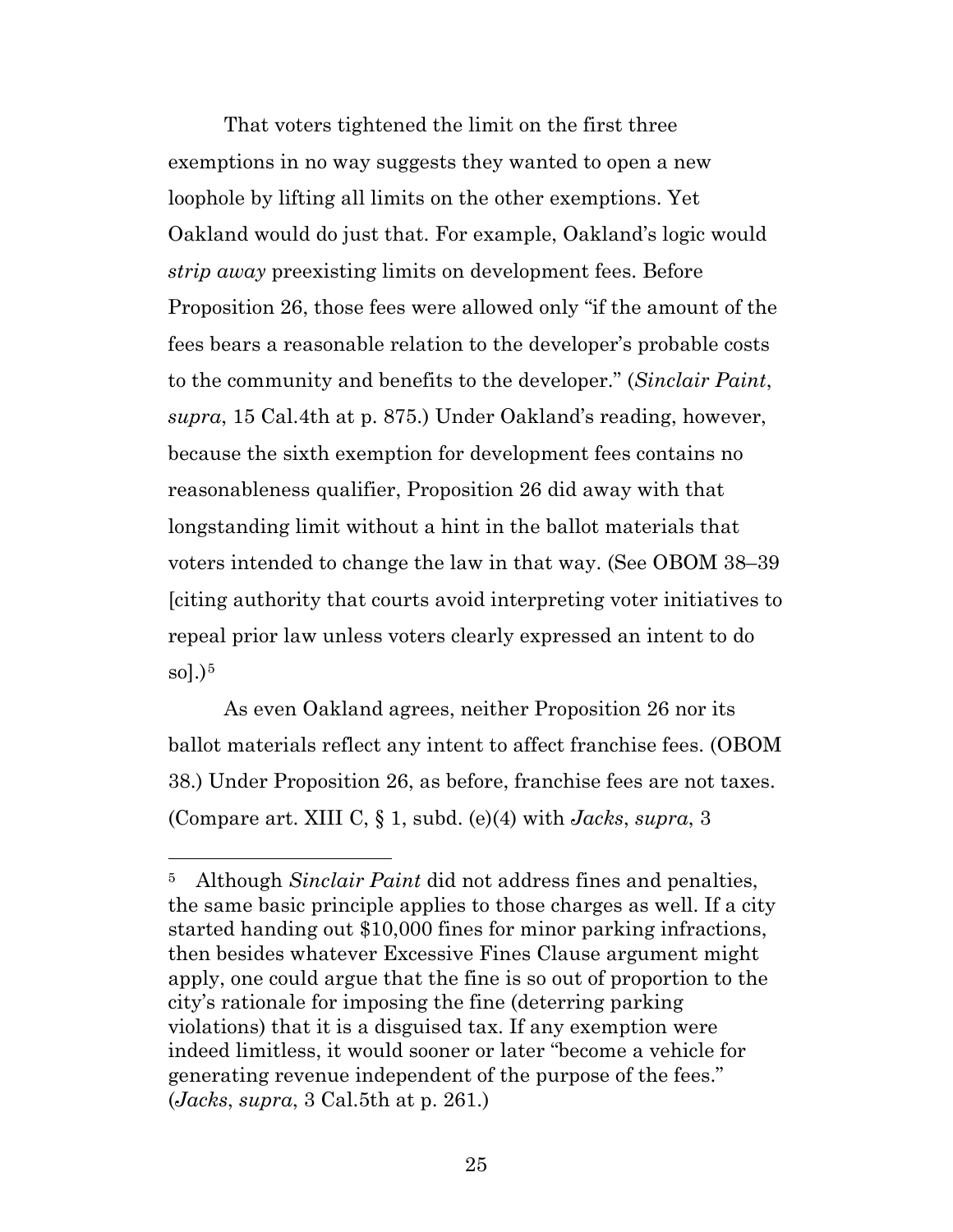<span id="page-25-1"></span>Cal.5th at p. 267 [noting that "[h]istorically, franchise fees have not been considered taxes," and "[n]othing in Proposition 218 reflects an intent to change the historical characterization of franchise fees"].) But, as before, a charge does not *constitute* a fee "for entrance to or use of local government property" (art. XIII C, § 1, subd. (e)(4)) when it bears no reasonable relation to the underlying property interest. As with any other charge, when a charge denominated a "franchise fee" exceeds the rationale for imposing the charge as a nontax, it is a tax.[6](#page-25-2)

In sum, applying the reasonable-relation test to purported franchise fees harmonizes Proposition 26's text and, in stark contrast to Oakland's reading, "serves [the initiative's] purpose of limiting taxes." (*Jacks*, *supra*, 3 Cal.5th at p. 261.) This Court should affirm the decision below on that basis.

<span id="page-25-2"></span><span id="page-25-0"></span><sup>6</sup> Even on its face, Oakland's "franchise fee" is not simply a "charge imposed for entrance to or use of local government property." (Art. XIII C,  $\S$  1, subd. (e)(4).) According to the City's own ordinance, the " 'franchise fee' " was " 'consideration' " for not just the right to " 'use the public street and/or other public places' " but also the rights " 'to transact business, provide services, ... and ... operate a public utility.'" (OBOM 15.) The latter are not property rights. If anything, that is a classic example of a "charge imposed for a . . . *privilege granted* directly to the payor that is not provided to those not charged"—which must be limited by Oakland's reasonable *cost*, not the value of the property. (Art. XIII C, § 1, subd. (e)(1), emphasis added.) Oakland should not be allowed to avoid article XIII C's reasonable-cost requirement by simply lumping all charges under the label "franchise fee."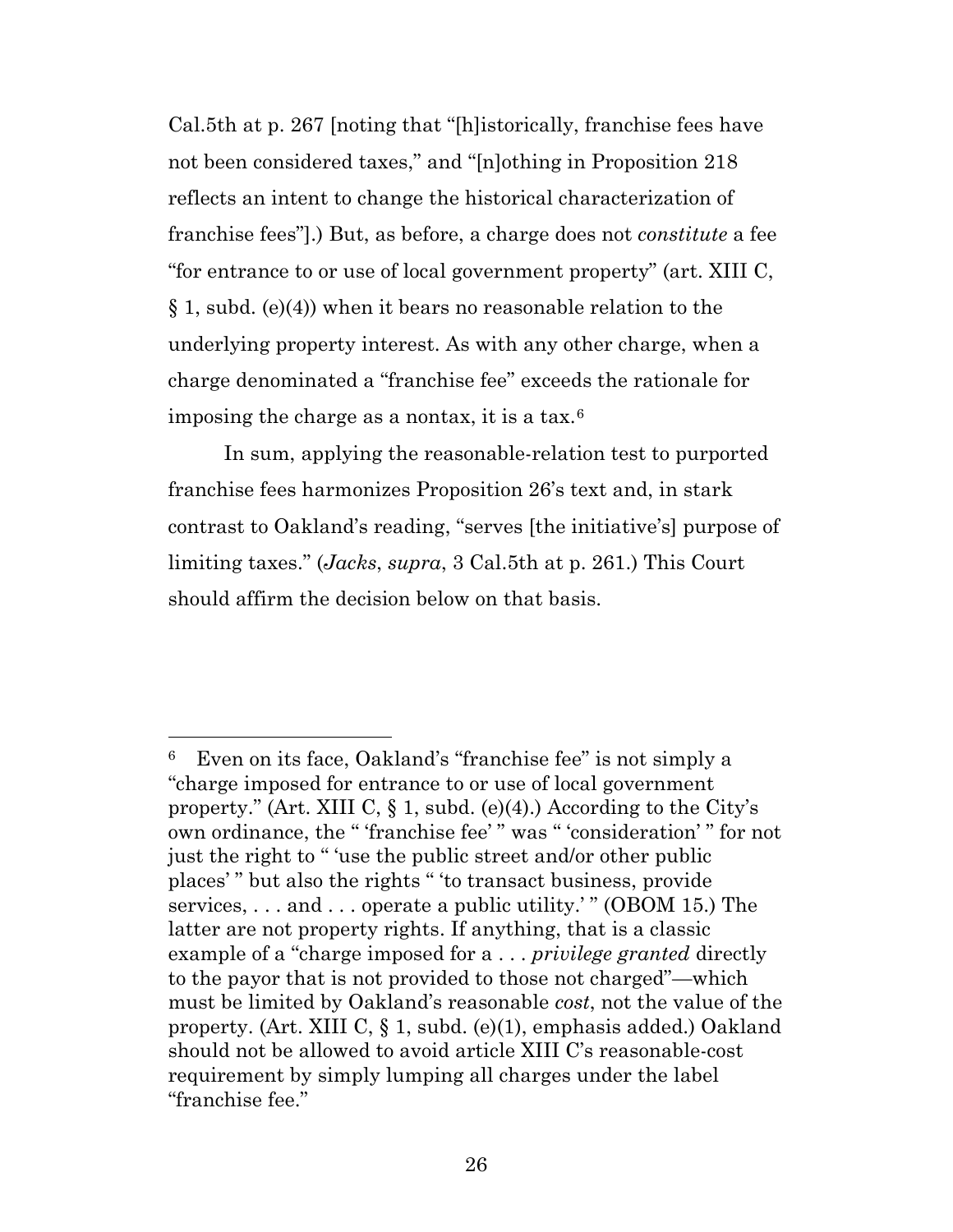### **C.** *County Inmate* **shows the abuse that would follow from holding that a fee labeled a franchise fee is never a tax.**

Oakland argues that *Jacks*'s reasonable-relation limit for franchise fees "is not merely atextual: it is unnecessary." (RBOM 18.) According to the city, the fear "that franchise fees will rise to 'exorbitant' levels is speculation inconsistent with the real-world marketplace." (*Ibid.*)

*Jacks* disagreed. After holding that a franchise fee is a tax when the amount exceeds the rationale for imposing the fee, the Court warned: "If this were not the rule, franchise fees would become a vehicle for generating revenue independent of the purpose of the fees." (*Jacks*, *supra*, 3 Cal.5th at p. 269.) Given the recognized need for oversight over "local governments' attempts to produce revenue through charges imposed on public utilities," the Court explained, "this concern is more than merely speculative." (*Ibid.*)

And it is easy to see why. When a city grants a private utility a lucrative monopoly in exchange for a purported franchise fee, the utility will happily agree to "pay" a higher fee if necessary to outbid other companies and win the contract. Both parties understand that since the utility is free to pass any charge on to its customers, the fee is no skin off the utility's back.

*County Inmate—*a putative class action filed by county jail inmates and their families to challenge an " 'unconscionable practice by California counties' " (*County Inmate*, *supra*, 48 Cal.App.5th at p. 358 [quoting plaintiffs])—showcases this point. In exchange for granting telephone carriers the exclusive right to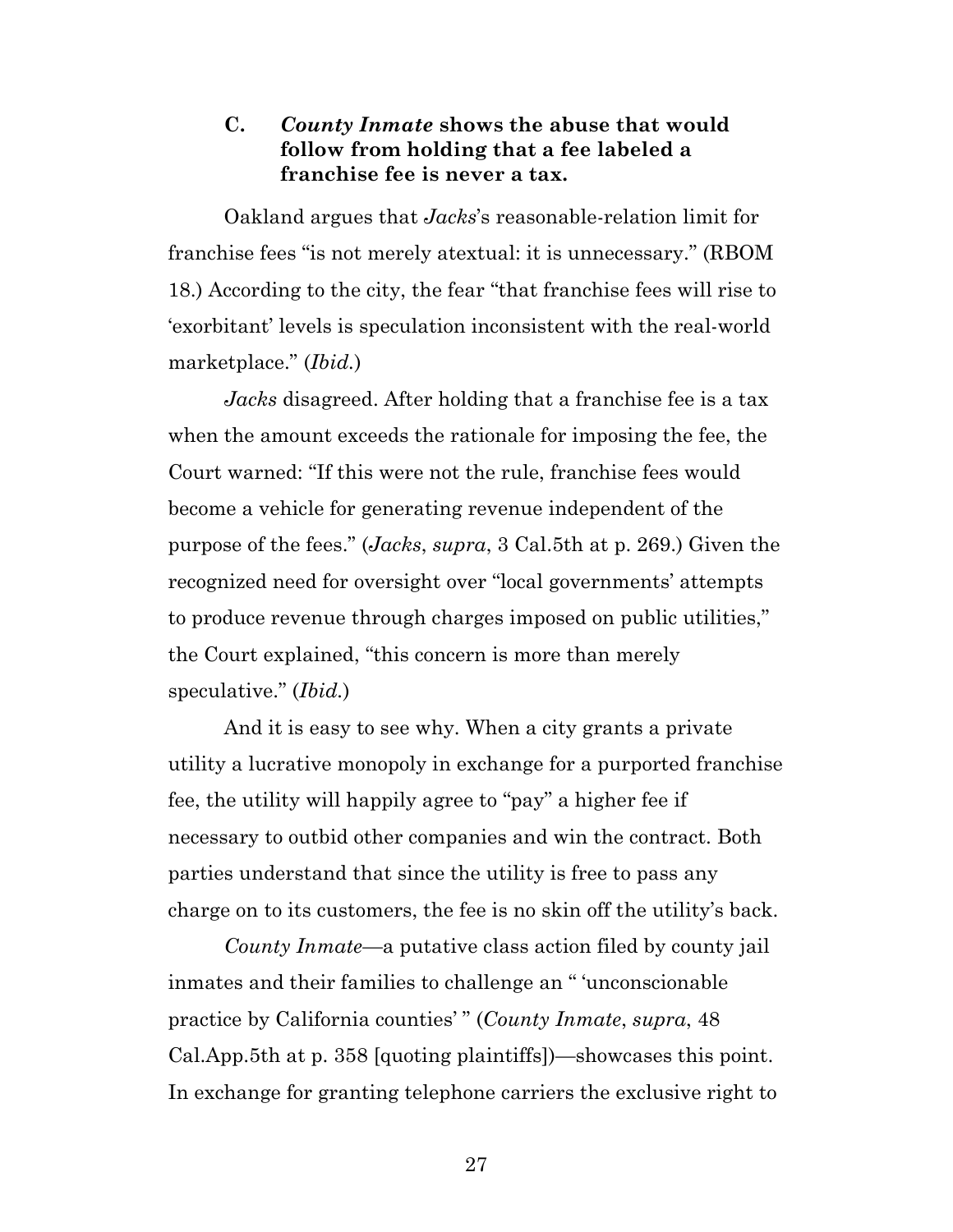provide an inmate calling system in county jails, nine counties collect "exorbitant" site commissions.[7](#page-27-1) (*Id.* at p. 357.) As a result of those commissions, inmates and their families must pay rates "far greater than those paid for ordinary telephone service." (*Id.* at p. 358.) In some counties, a 15-minute call can run more than \$26. (Saavedra, *California commission to consider lowering phone rates for jail inmates* (Oct. 8, 2020) O.C. Register  $\langle \text{https://bit.ly/201yKcw>} [as of Mar. 16, 2021]. \rangle$ 

<span id="page-27-0"></span>These commissions bear no relation to the reasonable cost or value of making the telephone lines available, yet still end up being the single largest component affecting jail telephone rates. (See *County Inmate*, *supra*, 48 Cal.App.5th at p. 358 [noting that "in all cases" the site commission make up "more than 50 percent" of inmates' jail telephone rates].) In Los Angeles, for example, the county receives no less than *67.5 percent* of the carrier's total revenue. (*Ibid.*)

Because the contracts guarantee the counties the lion's share of call revenues, it would be infeasible for the carriers to absorb the site commissions and still make a profit. So the carriers pass the fees on to jail inmates and their families, placing a severe financial strain on a group "disproportionately composed of African-Americans and Latinos, as well as persons

<span id="page-27-1"></span><sup>&</sup>lt;sup>7</sup> The counties claim these commissions are franchise fees, but the *County Inmate* plaintiffs disagree. Not only do the commissions outstrip any reasonable estimate of the cost of making the telephone lines available by orders of magnitude, but they are often charged in straight proportion to the carriers' *revenue*—which would make no sense if the fees were payment for a property interest.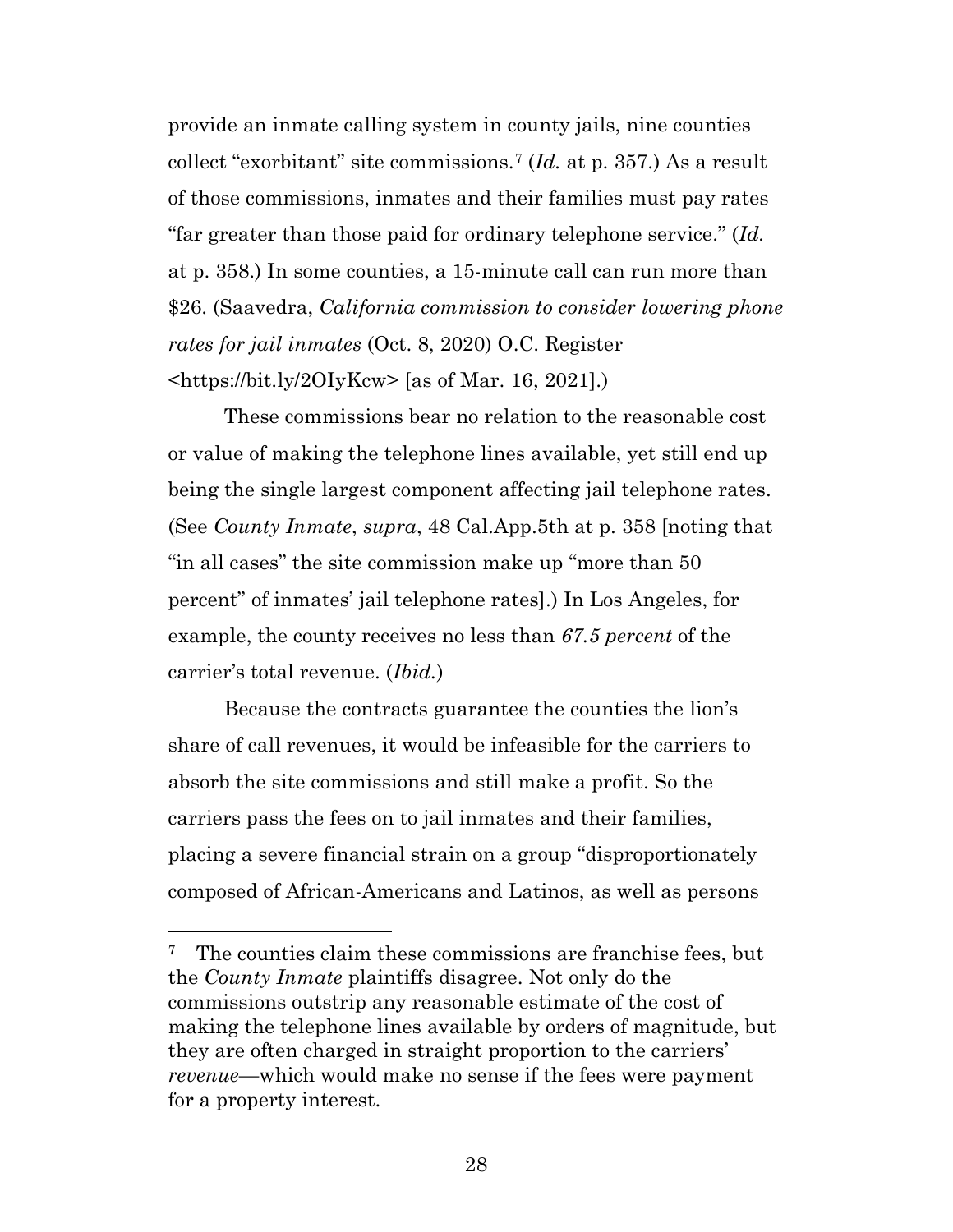with mental illnesses or substance abuse problems." (*County Inmate*, *supra*, 48 Cal.App.5th at p. 359.)

<span id="page-28-1"></span>As former Los Angeles County Supervisor Zev Yaroslavsky explained: "Everyone's making a lot of money at the expense of inmates' families . . . . [¶] They're in jail . . . . That doesn't give us the right to fleece them." (Lazarus, *Gouging L.A. County inmates with high phone fees* (Sept. 8, 2014) L.A. Times <https://lat.ms/30wm3nB> [as of Mar. 16, 2021], internal quotation marks omitted.) According to a former FCC commissioner, this system " 'has preyed on our most vulnerable for far too long' "; " '[f]amilies are being further torn apart and the cycle of poverty is being perpetuated.' " (Fung, *Calling a prison inmate can cost \$54 a pop. The FCC thinks that's way too high* (Oct. 22, 2015) Wash. Post  $\text{thttps:}/\text{/wapo.st/3cj}$ VMyC $\text{~[as of Mar.]}$ 16 2021].)[8](#page-28-3)

<span id="page-28-0"></span>In short, as *County Inmate* shows, the concern that unaccountable cities and counties could abuse the loophole Oakland seeks by collecting exorbitant fees from willing utilities is hardly "speculation." (RBOM 18.)

<span id="page-28-3"></span><span id="page-28-2"></span><sup>8</sup> To its credit, California stopped collecting commissions at its state prisons more than a decade ago. (Mai-Duc, *FCC to consider limiting costs of prison phone calls* (Aug. 8, 2013) L.A. Times <https://lat.ms/2PAHFwT> [as of Mar. 16, 2021].) When it did, jail telephone rates plummeted. (*Ibid.*)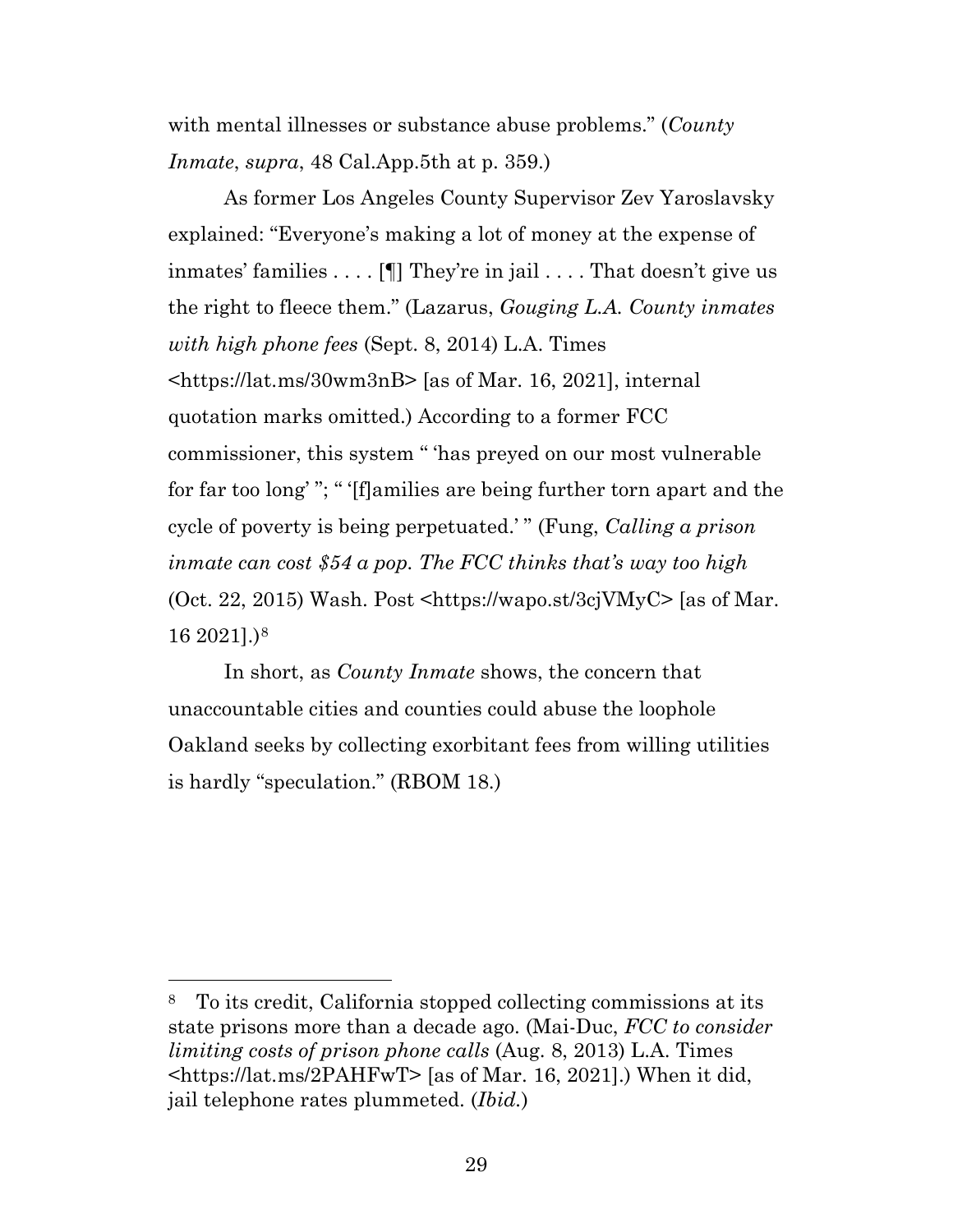## **III. Excessive franchise fees required by local governments as part of an agreement are "imposed" by local governments.**

Oakland contends that its franchise fees are not taxes because "they are not 'imposed' by the City of Oakland." (OBOM 45.) According to Oakland, "[t]he voluntary, contractual nature of franchise fees is inimical to the concept of an 'imposed' charge." (*Ibid.*)

<span id="page-29-1"></span><span id="page-29-0"></span>To be sure, article XIII C defines " 'tax' " to mean any "levy, charge, or exaction of any kind *imposed* by a local government." (Art. XIII C, § 1, subd. (e), emphasis added.) But nothing in article XIII C suggests that a charge cannot be "imposed" as part of a voluntary transaction. As this Court has explained, "impose" simply means to establish, enact, or create. (*California Cannabis Coalition v. City of Upland* (2017) 3 Cal.5th 924, 944 [noting that this definition aligns with both the "ordinary meaning of 'impose' " and the relevant ballot materials, which use " 'create,' 'establish,' and 'impose' interchangeably"].)

<span id="page-29-2"></span>Indeed, Oakland's cramped view of the word "imposed" conflicts with Proposition 26's own text. In the very provision at issue here, voters used "imposed" to describe the government's act of requiring contract consideration for the purchase, rental, or lease of government property. (See art. XIII C, § 1, subd. (e)(4) [exempting charges "imposed for . . . the purchase, rental, or lease of local government property"].) Presumably, cities and counties aren't in the business of forcing anyone to buy, rent, or lease government property. Thus, Oakland's claim that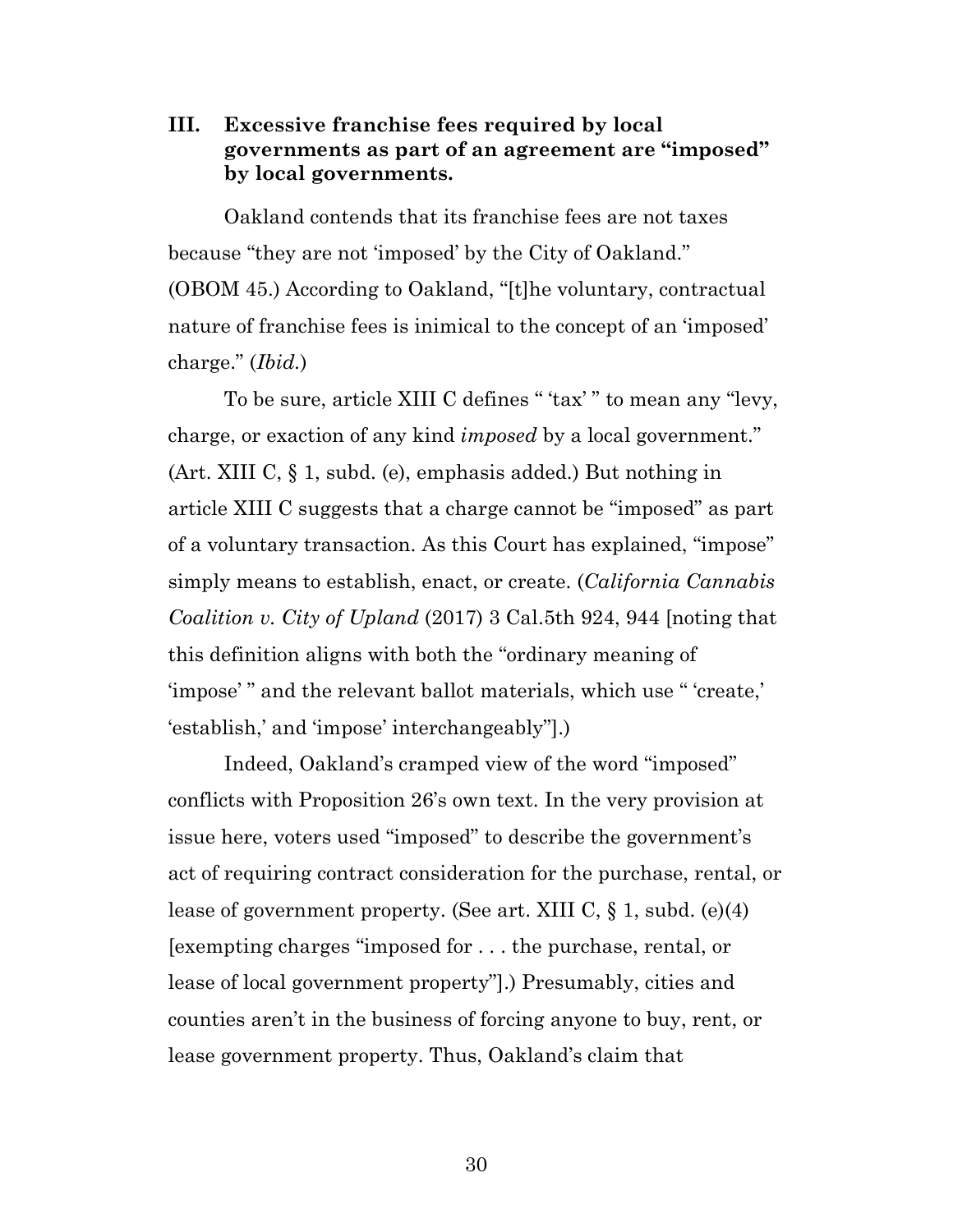"voluntary contract consideration . . . by definition cannot be 'imposed' " (OBOM 47) is wrong.

<span id="page-30-0"></span>For support, Oakland relies on *Sinclair Paint*'s statement that " '[m]ost taxes are compulsory rather than imposed in response to a voluntary decision to develop or to seek other government benefits or privileges.' " (OBOM 48.) But *Sinclair Paint*'s use of "imposed" supports plaintiffs, not Oakland. Although *most* taxes might well be compulsory, *some* taxes *are* "imposed in response to a voluntary decision to develop or to seek other government benefits or privileges." (*Sinclair Paint*, *supra*, 15 Cal.4th at p. 874.) And that remains true under Proposition 26: when a local government requires a charge in exchange for providing a "specific benefit conferred or privilege granted," that charge is "imposed." (Art. XIII C,  $\S$  1, subd. (e)(1).)

<span id="page-30-1"></span>In *Jacks*, this Court rejected the city's argument that the surcharge was not a tax "imposed on ratepayers," but a burden SCE "voluntarily assumed." (*Jacks*, *supra*, 3 Cal.5th at p. 270.) For one thing, SCE agreed to levy, collect, and deliver the surcharge to the city. (*Ibid.*) But even if SCE had not agreed to do so, the Court explained, it was enough that SCE was "allowed" to pass the surcharge on to its customers and the circumstances suggested the city knew SCE would likely do so. (*Id.* at pp. 270– 271.) Looking to substance over form, the Court recognized that SCE acted as the mere "conduit through which government charges [we]re ultimately imposed on ratepayers." (*Id.* at p. 269.)

Oakland seeks to distinguish *Jacks* by arguing that the agreement there stated SCE would collect the surcharge from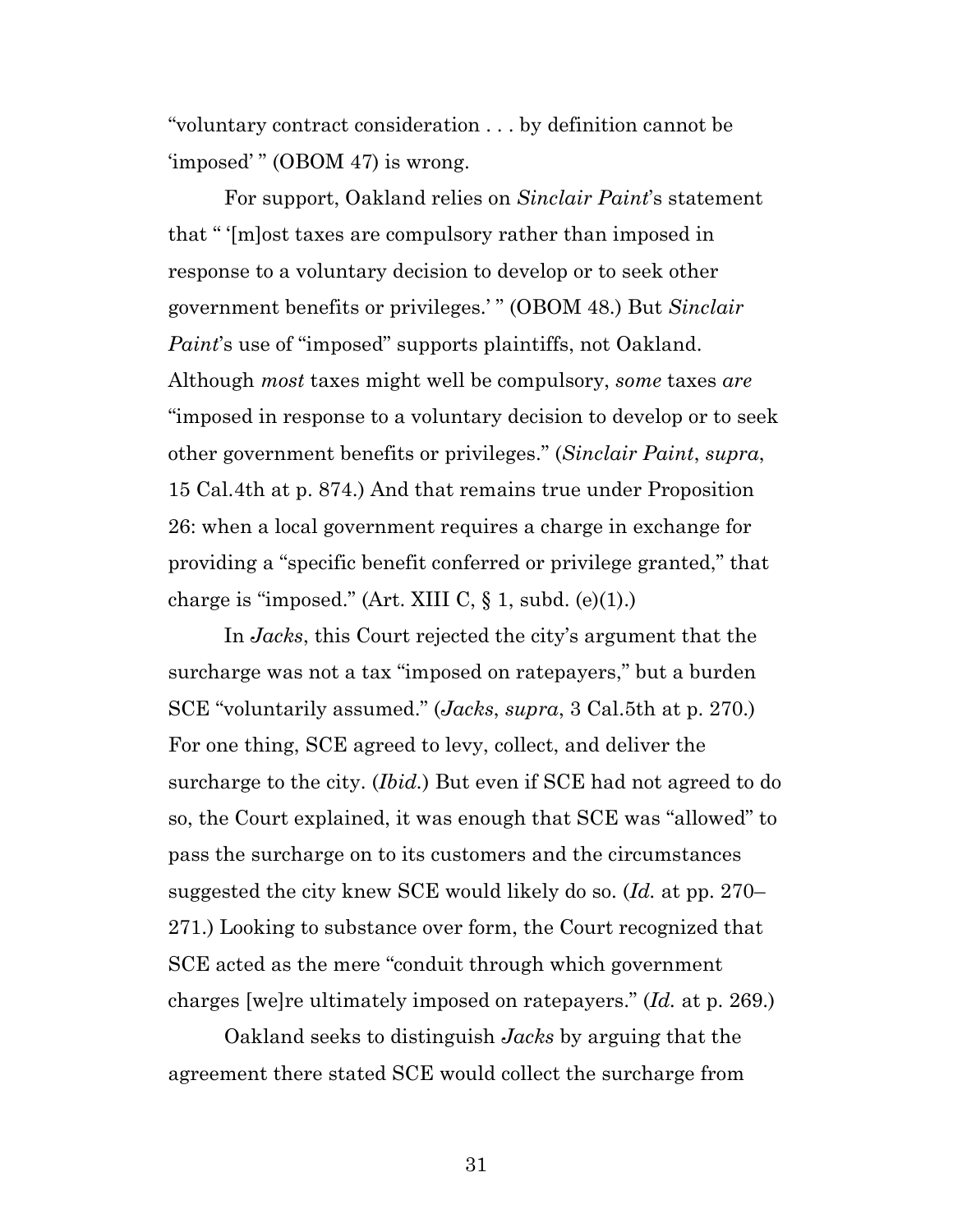ratepayers. (OBOM 49–50.) But that should not be the test. As *Jacks* recognized, it is *irrelevant* "to the character or validity" of a charge whether it is baked into the rate or a line item on the bill. (*Jacks*, *supra*, 3 Cal.5th at p. 269, fn. 10.) Whether the intent to saddle ratepayers with an excessive franchise fee is spelled out in the agreement or allowed with a wink and a nod, it is still an excessive fee imposed—and collected—by the government. Were the Court to accept Oakland's reasoning, "any local government could avoid running afoul of article XIII C by merely contracting with a third party to impose the desired tax on residents rather than enacting it directly. This result would directly conflict with the purpose of Propositions 218 and 26." (*Zolly*, *supra*, 47 Cal.App.5th at p. 88.)

<span id="page-31-0"></span>Take *County Inmate*, for example. There was no agreement or ordinance requiring the telephone carriers there to collect the charges from the inmates and their families. But even so, no one could doubt the carriers would do so. Because each county collected more than half the carriers' revenue, there was no way the carriers could absorb the cost and still make money. As a result, financially struggling inmates are forced to pay exorbitant rates to call their loved ones.

Invoking the distinction between legal and economic incidence, Oakland also argues that its franchise fee isn't a tax because it isn't directly imposed *on* ratepayers. (OBOM 49–52.) But questions of legal and economic incidence are irrelevant because, unlike some tax statutes, article XIII C does not confine standing to the legal taxpayer. (See *Jacks*, *supra*, 3 Cal.5th at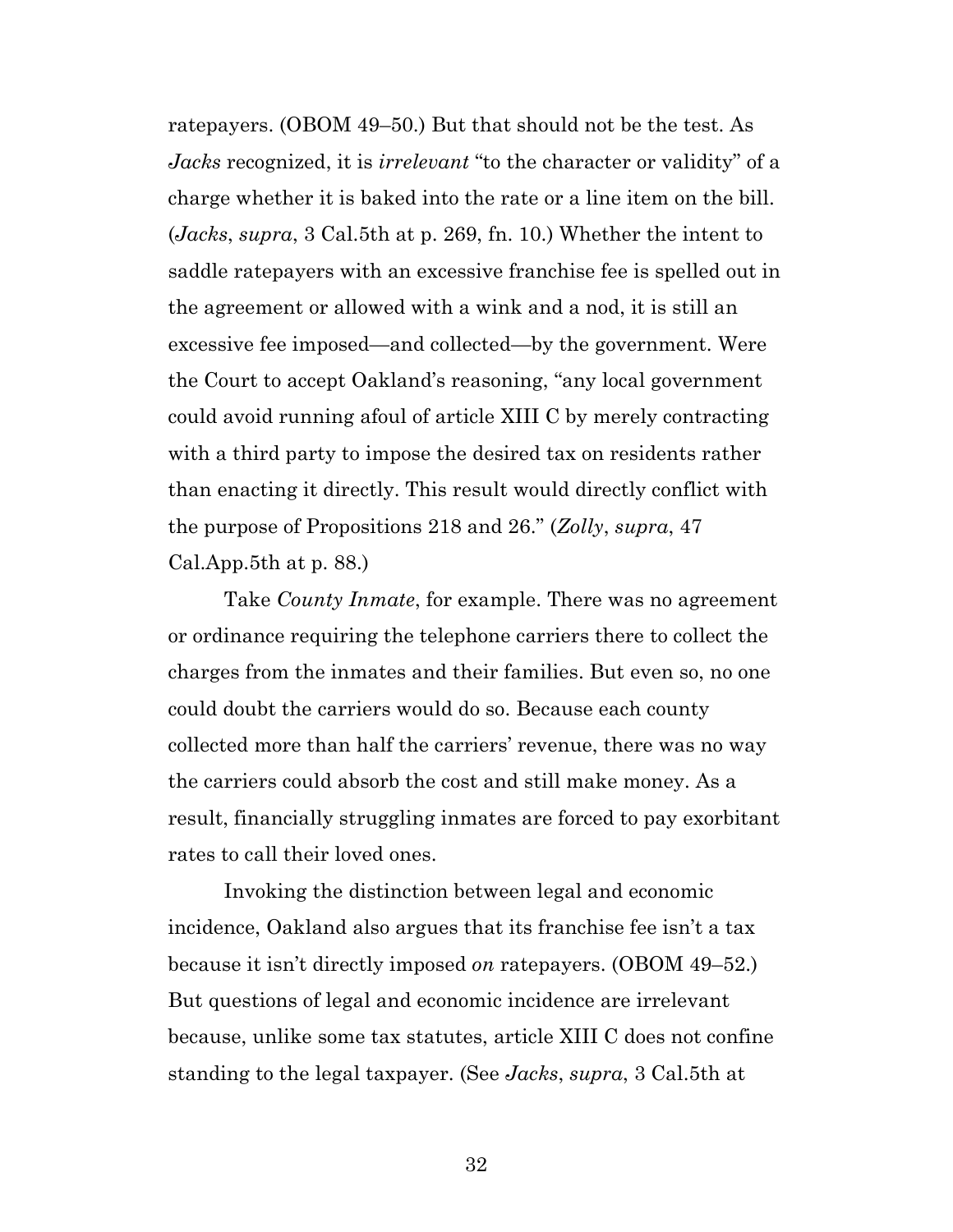p. 271 [declining to base validity of franchise fee on legal vs. economic incidence].) Article XIII C requires only that Oakland impose the invalid fee—which it did—not that Oakland impose the fee directly on ratepayers. In short, the validity of "a charge that is nominally a franchise fee" does not turn on who pays it or how they pay it, but on whether the charge is *in fact* a reasonable charge for property rights. Under that test, plaintiffs have alleged a violation of article XIII C.

#### **CONCLUSION**

This Court should affirm the decision below and disapprove the Second District's contrary decision in *County Inmate*.

March 22, 2021 **HORVITZ & LEVY LLP** JASON R. LITT JEREMY B. ROSEN JOSHUA C. MCDANIEL

By: Joshua C. McDaniel

Attorneys for Amicus Curiae **MCLANE, BEDNARSKI & LITT LLP and RAPKIN & ASSOCIATES, LLP**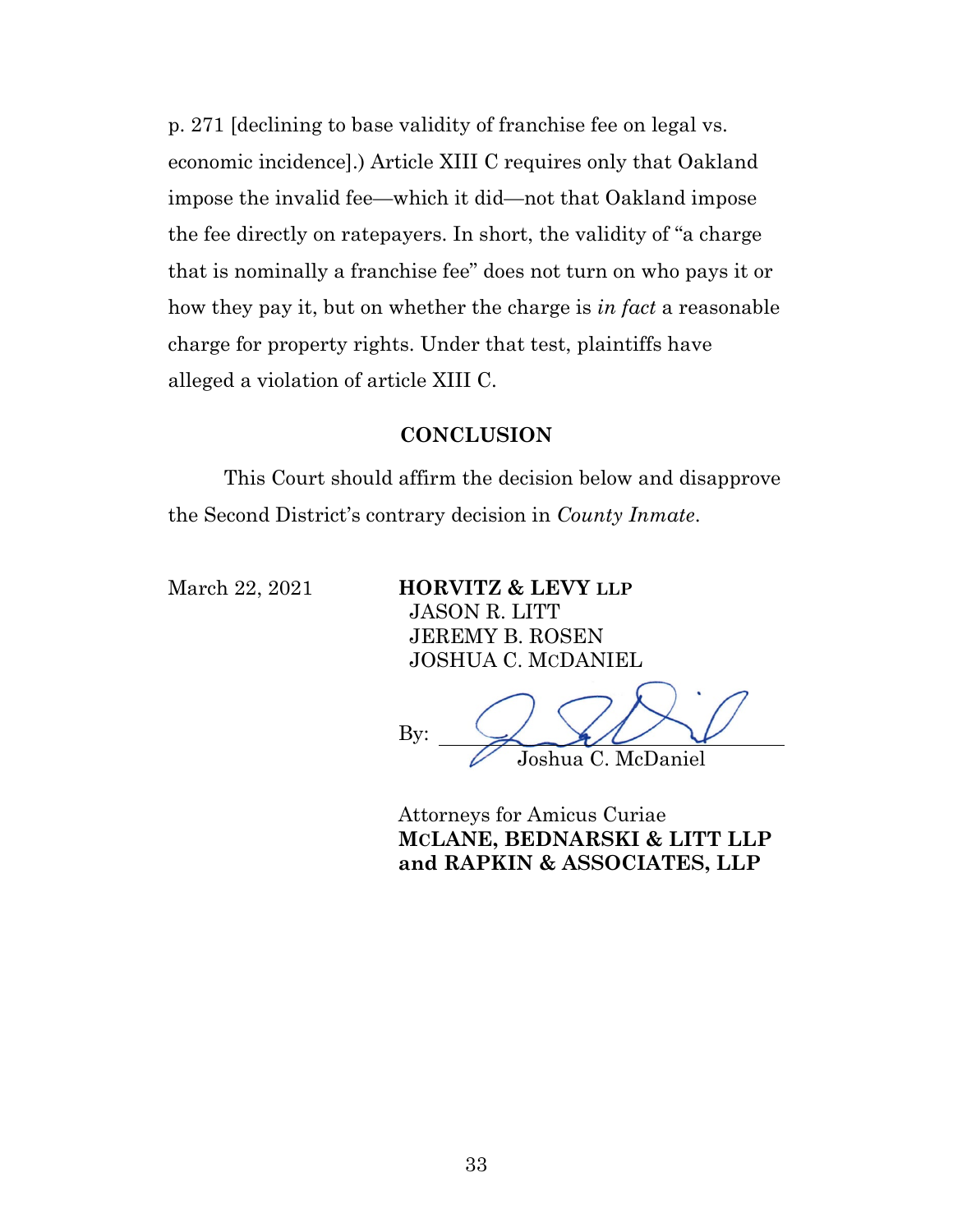## **CERTIFICATE OF WORD COUNT**

The text of this brief consists of 6,568 words as counted by the program used to generate the brief.

Dated: March 22, 2021

Joshua C. McDaniel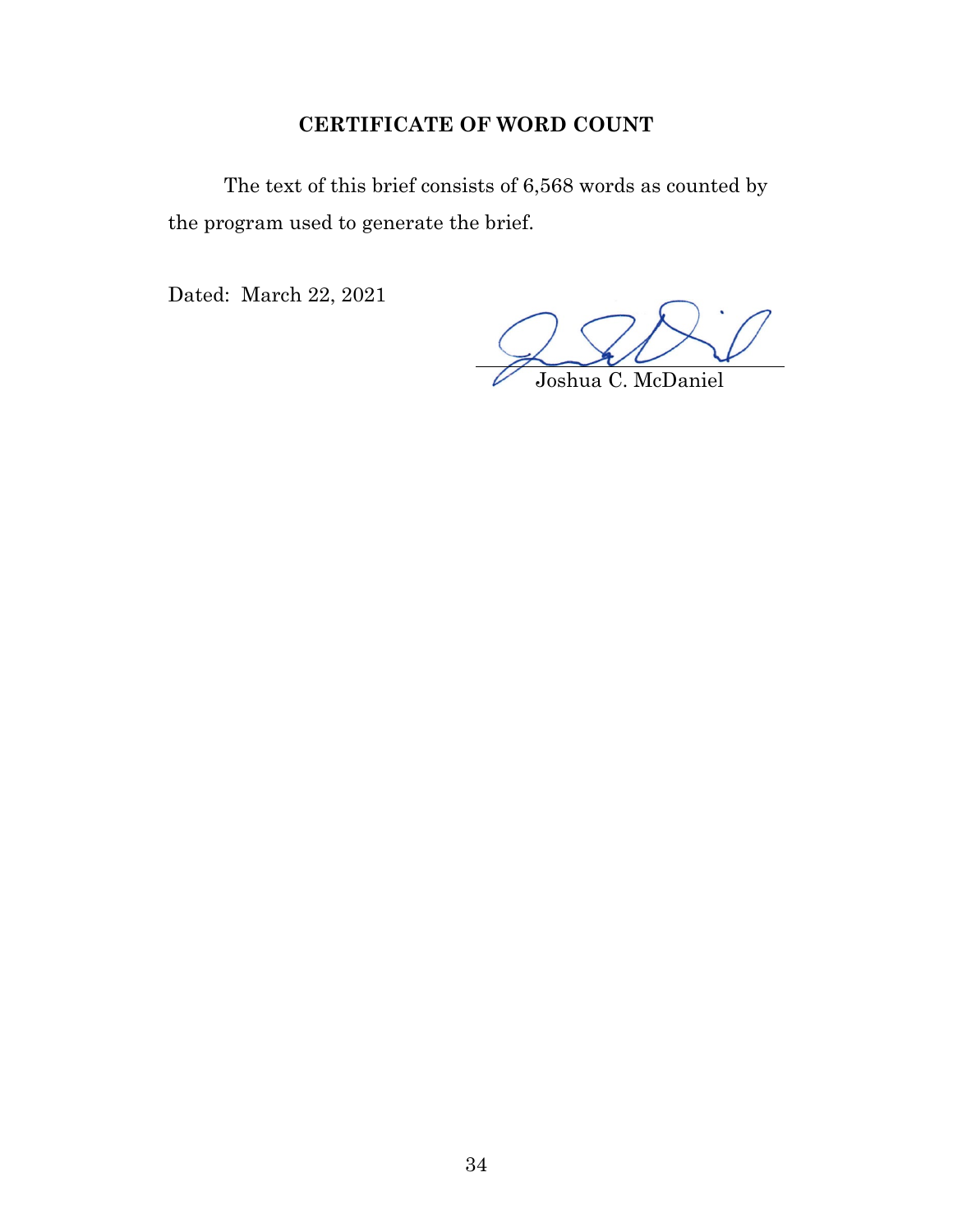#### **PROOF OF SERVICE**

#### *Zolly v. City of Oakland* **Case No. S262634**

#### **STATE OF CALIFORNIA, COUNTY OF LOS ANGELES**

At the time of service, I was over 18 years of age and not a party to this action. I am employed in the County of Los Angeles, State of California. My business address is 3601 West Olive Avenue, 8th Floor, Burbank, CA 91505- 4681.

On March 22, 2021, I served true copies of the following document(s) described as **APPLICATION FOR LEAVE TO FILE AMICI CURIAE BRIEF AND AMICI CURIAE BRIEF OF MCLANE, BEDNARSKI & LITT LLP AND RAPKIN & ASSOCIATES, LLP IN SUPPORT OF APPELLANTS** on the interested parties in this action as follows:

#### **SEE ATTACHED SERVICE LIST**

**BY MAIL:** I enclosed the document(s) in a sealed envelope or package addressed to the persons at the addresses listed in the Service List and placed the envelope for collection and mailing, following our ordinary business practices. I am readily familiar with Horvitz & Levy LLP's practice for collecting and processing correspondence for mailing. On the same day that correspondence is placed for collection and mailing, it is deposited in the ordinary course of business with the United States Postal Service, in a sealed envelope with postage fully prepaid.

**BY E-MAIL OR ELECTRONIC TRANSMISSION:** Based on a court order or an agreement of the parties to accept service by e-mail or electronic transmission via Court's Electronic Filing System (EFS) operated by ImageSoft TrueFiling (TrueFiling) as indicated on the attached service list:

I declare under penalty of perjury under the laws of the State of California that the foregoing is true and correct.

Executed on March 22, 2021, at Burbank, California.

ongiles Jill Gonzales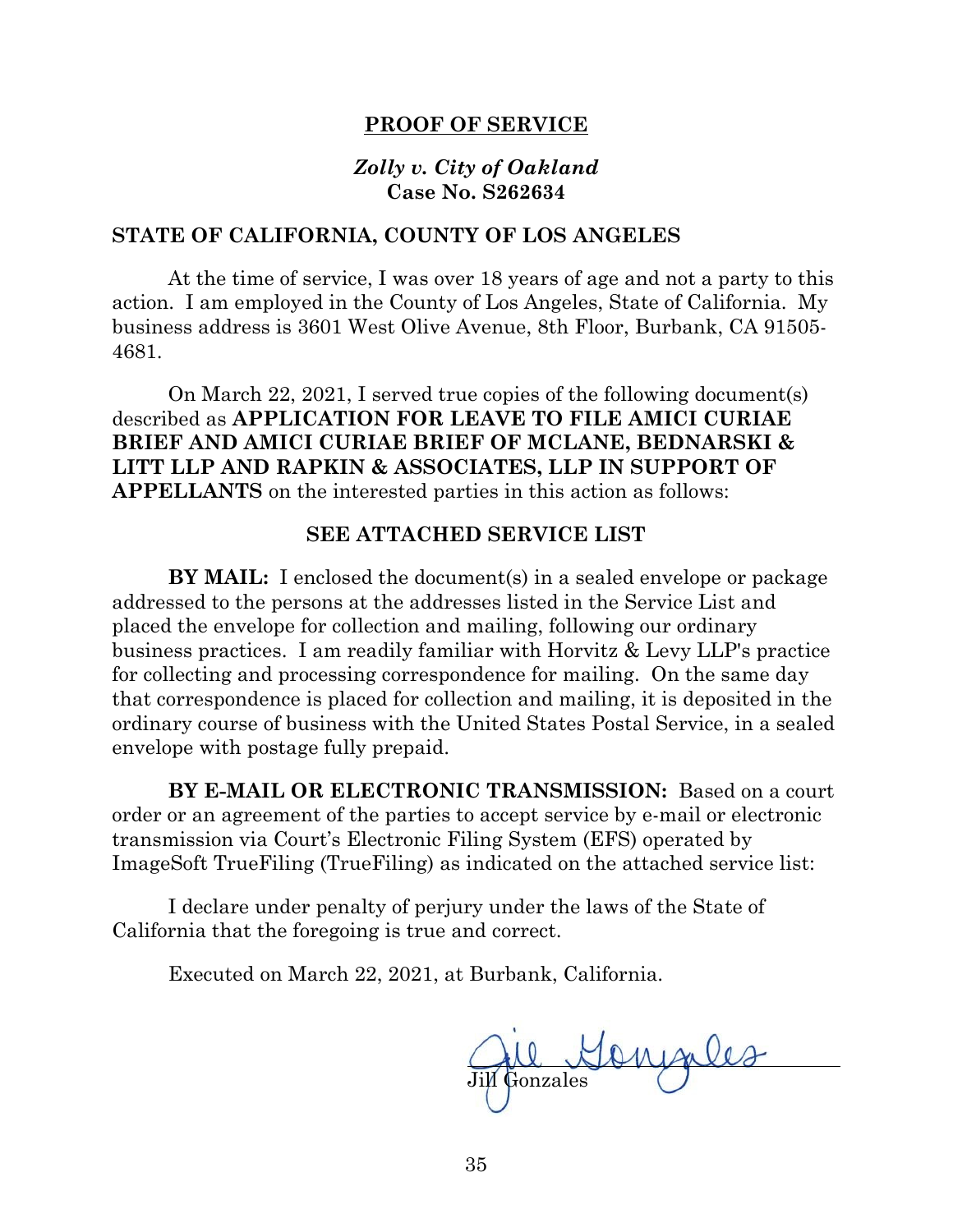| Individual / Counsel                                                                                                                                                                                                                                 | <b>Party Represented</b>                                                                                           |
|------------------------------------------------------------------------------------------------------------------------------------------------------------------------------------------------------------------------------------------------------|--------------------------------------------------------------------------------------------------------------------|
| Andrew M. Zacks<br>Zacks Freedman & Patterson, PC<br>235 Montgomery Street<br>Suite 400<br>San Francisco, CA 94104<br>$(415)$ 956-8100 $\cdot$ FAX: (415) 288-9755<br>az@zfplaw.com                                                                  | Plaintiffs and Appellants<br>ROBERT ZOLLY, RAY<br>McFADDEN, and STEPHEN<br><b>CLAYTON</b><br>Via TrueFiling        |
| Paul J. Katz<br>Katz Appellate Law<br>484 Lake Park Avenue<br>Suite 603<br>Oakland, CA 94610<br>$(510)$ 920-0543 • FAX: (510) 920-0563<br>paul@katzappellatelaw.com                                                                                  | Plaintiffs and Appellants<br>ROBERT ZOLLY, RAY<br><b>McFADDEN, and STEPHEN</b><br><b>CLAYTON</b><br>Via TrueFiling |
| Cedric C. Chao<br>Chao ADR, PC<br><b>One Market Street</b><br>Spear Tower, 36th Floor<br>San Francisco, CA 94105<br>$(415)$ 293-8088<br>cedric.chao@chao-adr-com                                                                                     | Defendant and Respondent<br><b>CITY OF OAKLAND</b><br><i>Via TrueFiling</i>                                        |
| Stanley J. Panikowski<br>Jeanette Barzelay<br>DLA Piper LLP<br>555 Mission Street, 24th Floor<br>San Francisco, CA 94105<br>$(415) 836-2500 \cdot FAX$ : $(415) 836-2501$<br>stanley.panikowski@us.dlapiper.com<br>jeanette.barzelay@us.dlapiper.com | Defendant and Respondent<br><b>CITY OF OAKLAND</b><br>Via TrueFiling                                               |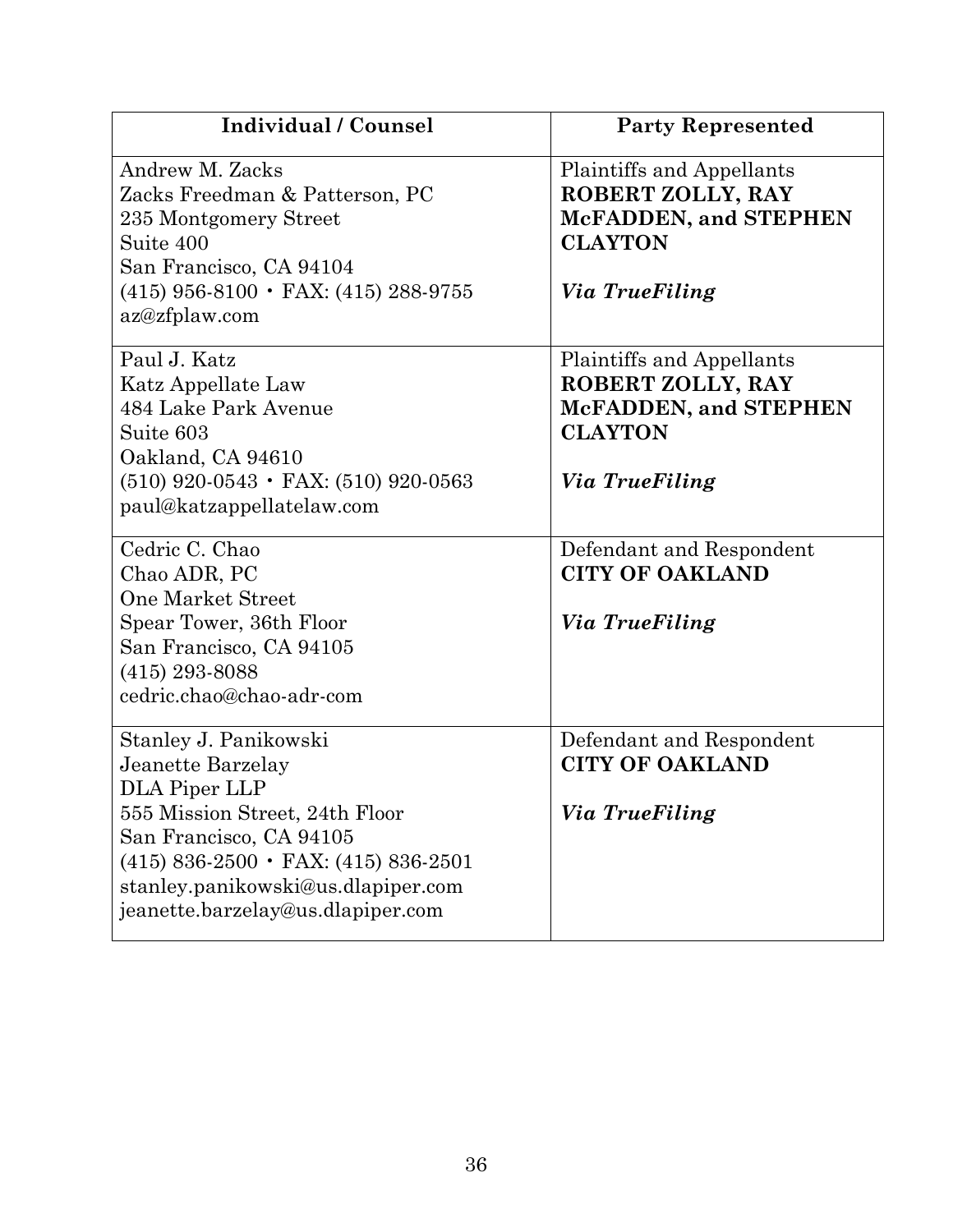| Barbara Parker<br>Doryanna Moreno<br>Maria Bee<br>David Pereda<br>Celso Ortiz<br>Zoe Savitsky<br>Oakland City Attorney's Office<br>City Hall, 6th Floor<br>1 Frank Ogawa Plaza<br>Oakland, CA 94612<br>$(510)$ 238-3601 $\cdot$ FAX: (510) 238-6500<br>bparker@oaklandcityattorney.org<br>dmoreno@oaklandcityattorney.org | Defendant and Respondent<br><b>CITY OF OAKLAND</b><br>Via TrueFiling                    |
|---------------------------------------------------------------------------------------------------------------------------------------------------------------------------------------------------------------------------------------------------------------------------------------------------------------------------|-----------------------------------------------------------------------------------------|
| mbee@oaklandcityattorney.org<br>dpereda@oaklandcityattorney.org<br>cortiz@oaklandcityattorney.org<br>zsavitsky@oaklandcityattorney.org                                                                                                                                                                                    |                                                                                         |
| Lutfi Kharuf<br>Best Best & Krieger<br>655 West Broadway<br>15th Floor<br>San Diego, CA 92101-8493<br>$(619)$ 525-1300 $\cdot$ FAX: $(619)$ 233-6118<br>lutfi.kharuf@bbklaw.com                                                                                                                                           | Amicus Curiae<br><b>LEAGUE OF CALIFORNIA</b><br><b>CITIES</b><br>Via TrueFiling         |
| Laura E. Dougherty<br>Howard Jarvis Taxpayers Association<br>921 11th Street, Suite 1201<br>Sacramento, CA 95814-2822<br>$(916)$ 444-9950 $\cdot$ FAX: (916) 444-9823<br>laura@hjta.org                                                                                                                                   | Amicus Curiae<br><b>HOWARD JARVIS</b><br><b>TAXPAYERS ASSOCIATION</b><br>Via TrueFiling |
| Cara L. Jenkins<br>Office of Legislative Counsel<br>State Capitol, Suite 3021<br>925 L Street, Suite 900<br>Sacramento, CA 95814<br>cara.jenkins@lc.ca.gov                                                                                                                                                                | Amicus Curiae<br><b>CALIFORNIA STATE</b><br><b>LEGISLATURE</b><br>Via TrueFiling        |